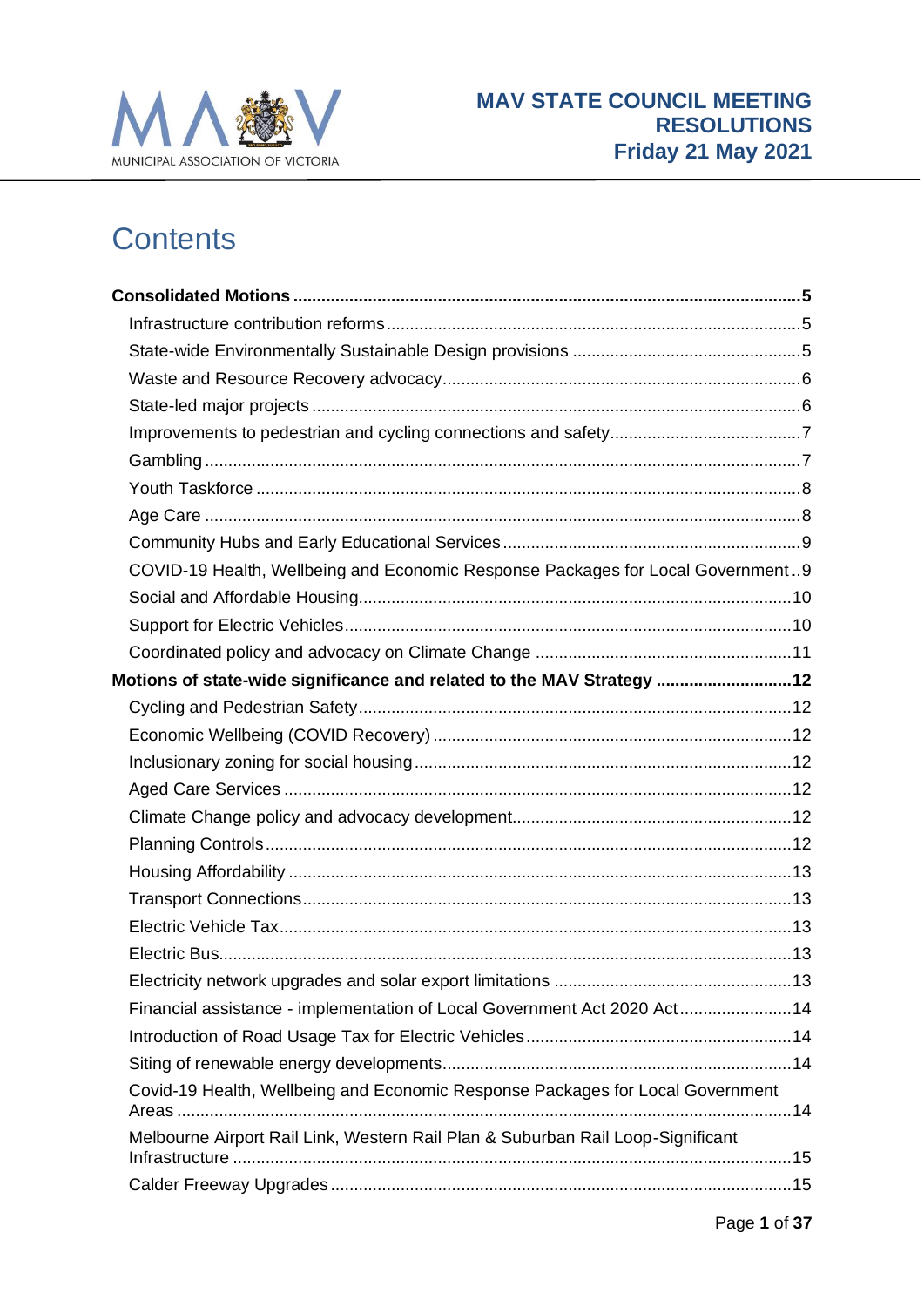

| Extension of JobKeeper, JobSeeker, Business Support Fund and Working for Victoria       |  |
|-----------------------------------------------------------------------------------------|--|
|                                                                                         |  |
| Reducing harm from Electronic Gaming Machines to support recovery from the COVID-19     |  |
|                                                                                         |  |
|                                                                                         |  |
|                                                                                         |  |
|                                                                                         |  |
|                                                                                         |  |
|                                                                                         |  |
|                                                                                         |  |
| Maternal & Child Health (MCH) MAV/State Memorandum of Understanding (MOU) and           |  |
|                                                                                         |  |
|                                                                                         |  |
| Establishing working group to explore feasibility of State/Local Government procurement |  |
|                                                                                         |  |
|                                                                                         |  |
| Advisory Structure for Aboriginal and Torres Strait Islander Peoples20                  |  |
|                                                                                         |  |
| Prioritisation of township protection through vegetation management 21                  |  |
| Australian Covid-19 Vaccination Program and the role of local government in Victoria 21 |  |
|                                                                                         |  |
|                                                                                         |  |
|                                                                                         |  |
|                                                                                         |  |
|                                                                                         |  |
| Reduce evidence requirements for payment of claims following natural disasters 22       |  |
|                                                                                         |  |
|                                                                                         |  |
| Planning scheme amendment approvals and the role of planning frameworks in economic     |  |
|                                                                                         |  |
|                                                                                         |  |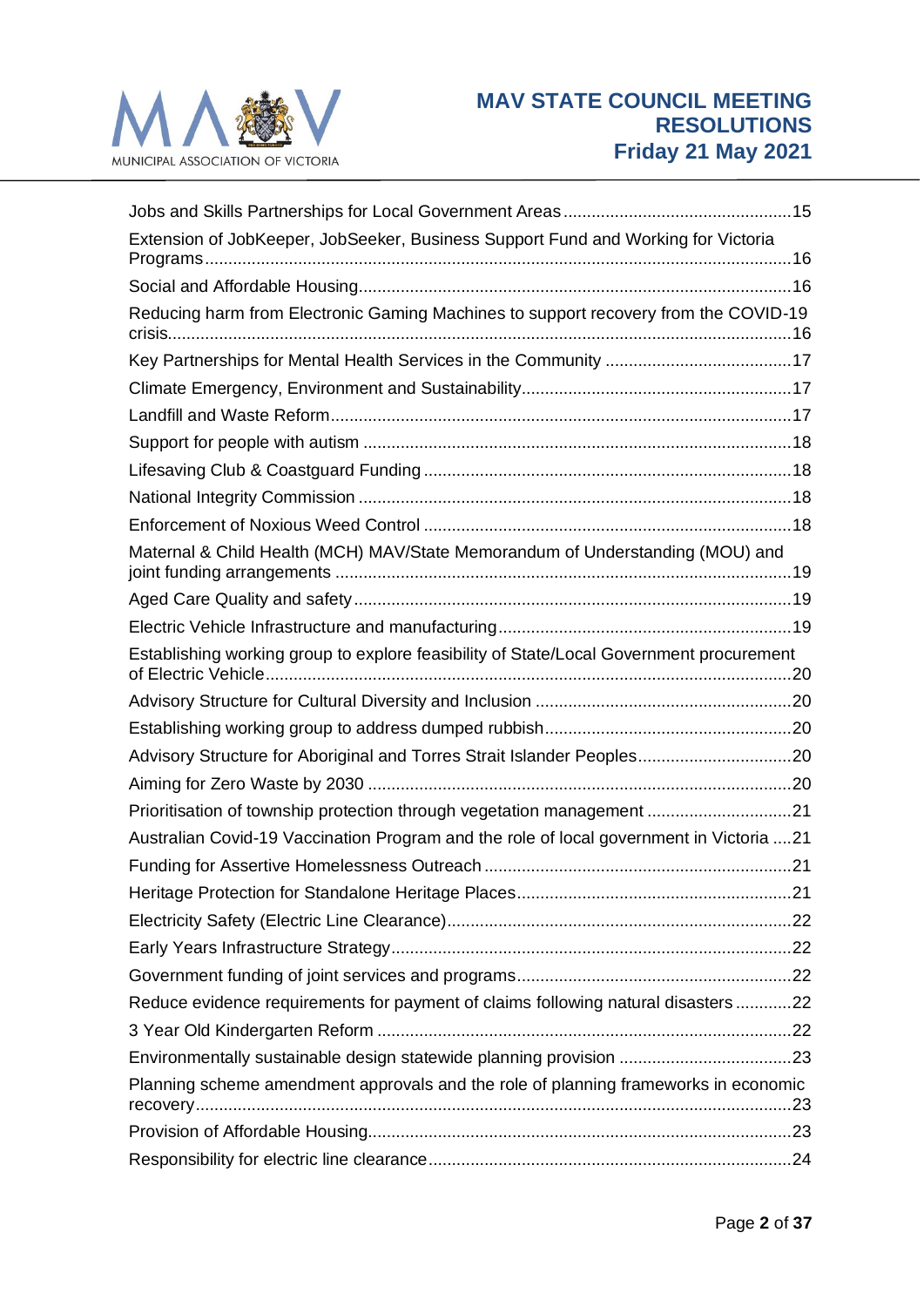

| Mandatory planning scheme provisions to support affordable housing25                     |  |
|------------------------------------------------------------------------------------------|--|
|                                                                                          |  |
|                                                                                          |  |
| Increase tree canopy coverage across urban areas for improved environmental, health      |  |
|                                                                                          |  |
|                                                                                          |  |
|                                                                                          |  |
| Increased transparency of community contributions from electronic gaming machine         |  |
|                                                                                          |  |
| Funding to support councils to meet their obligations under the Gender Equality Act 2020 |  |
|                                                                                          |  |
|                                                                                          |  |
|                                                                                          |  |
|                                                                                          |  |
|                                                                                          |  |
|                                                                                          |  |
|                                                                                          |  |
| Community Activation and Social Isolation (CASI) Initiative - Request for extension to   |  |
|                                                                                          |  |
|                                                                                          |  |
|                                                                                          |  |
|                                                                                          |  |
|                                                                                          |  |
|                                                                                          |  |
|                                                                                          |  |
|                                                                                          |  |
|                                                                                          |  |
|                                                                                          |  |
|                                                                                          |  |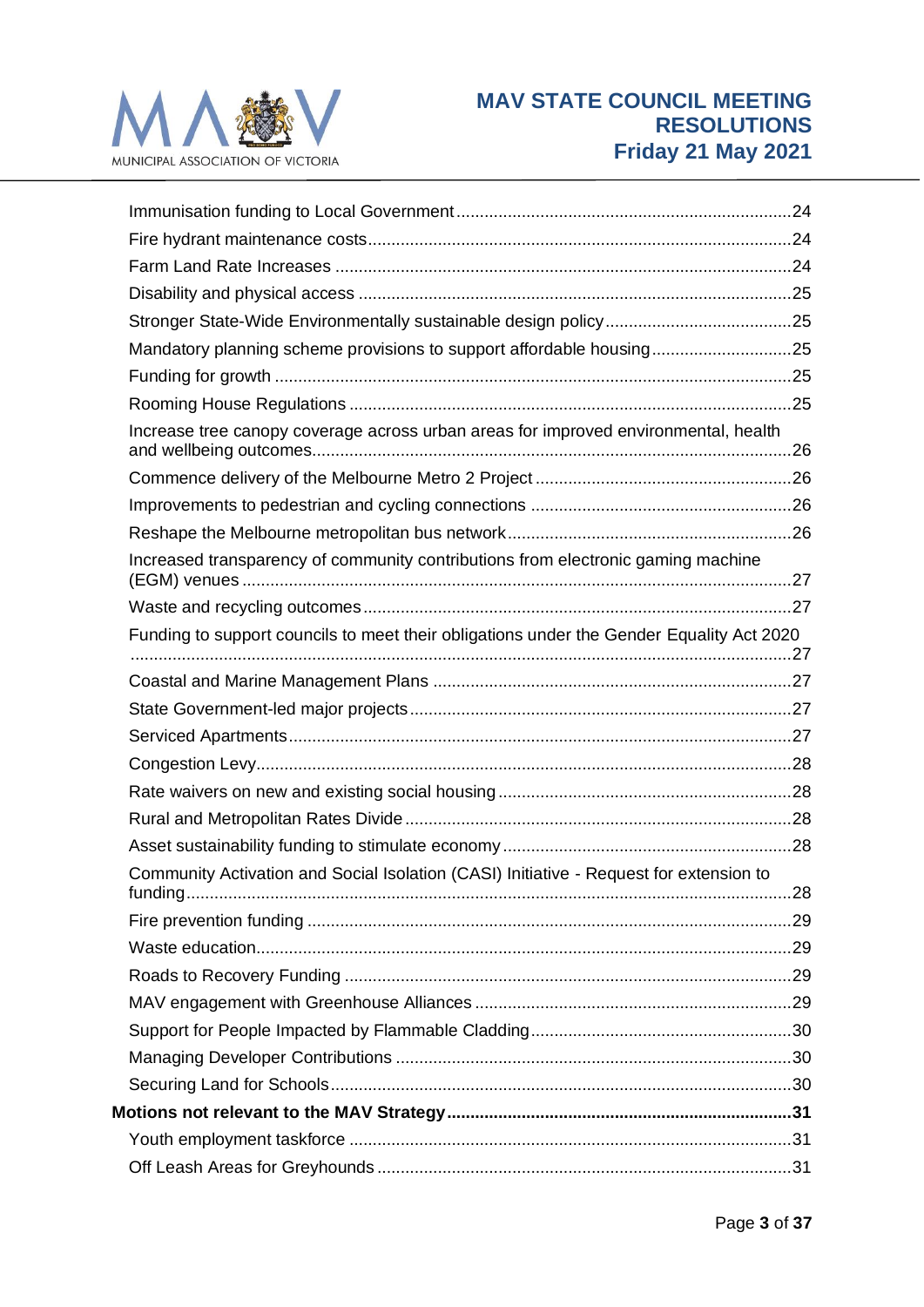

| National Parks and Miscellaneous Land Native Vegetation Offset Plan 31              |  |
|-------------------------------------------------------------------------------------|--|
|                                                                                     |  |
|                                                                                     |  |
|                                                                                     |  |
| Targeted support for vulnerable older people during COVID recovery32                |  |
|                                                                                     |  |
|                                                                                     |  |
|                                                                                     |  |
| Ownership and/or Management Of Not-For-Profit Clubs With Poker Machines In Victoria |  |
|                                                                                     |  |
|                                                                                     |  |
|                                                                                     |  |
|                                                                                     |  |
|                                                                                     |  |
|                                                                                     |  |
|                                                                                     |  |
| Funding and support to improve bushfire preparedness and climate resilience 34      |  |
|                                                                                     |  |
|                                                                                     |  |
|                                                                                     |  |
|                                                                                     |  |
|                                                                                     |  |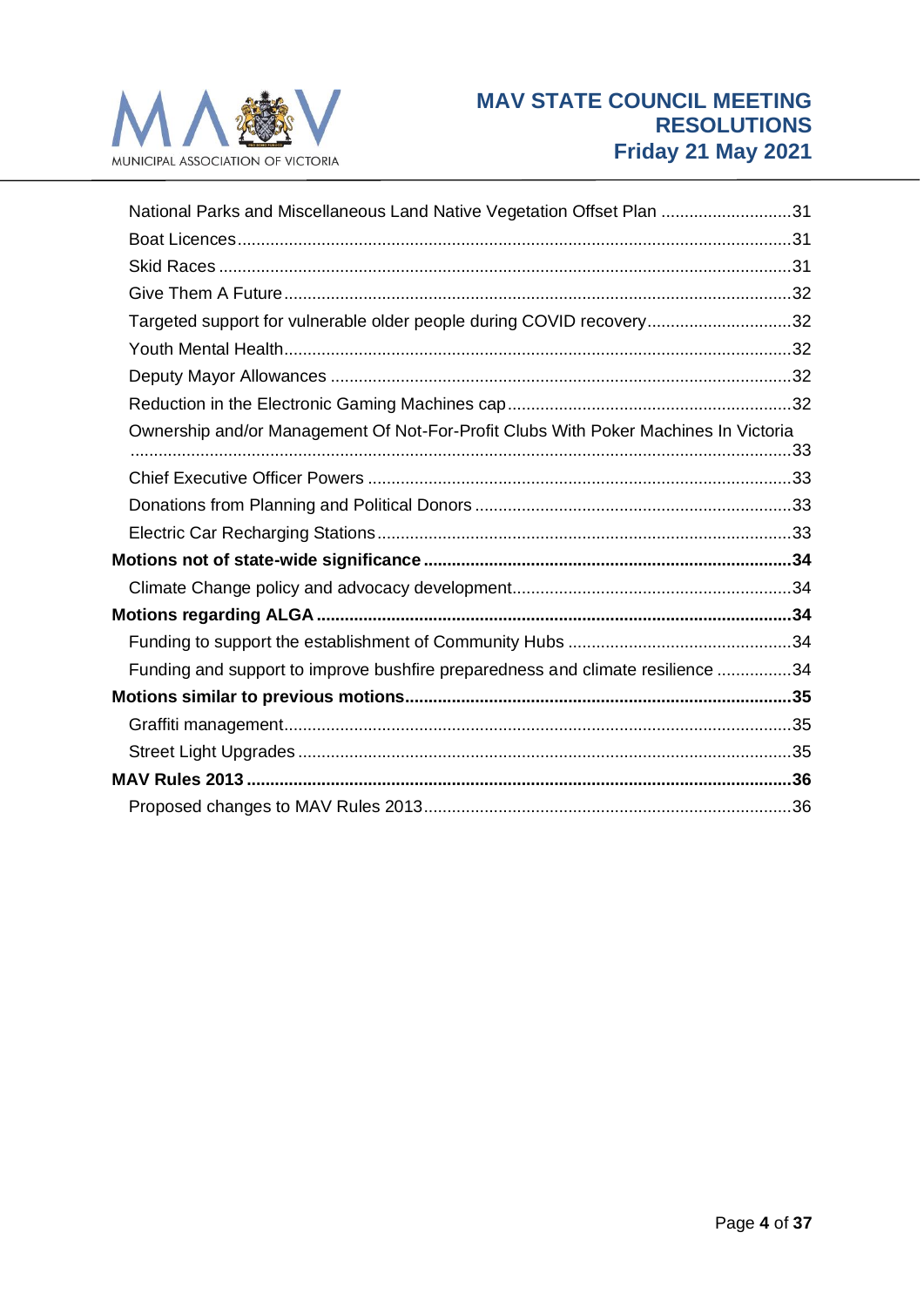

# <span id="page-4-0"></span>**Consolidated Motions**

Under the MAV Rules 2013, matters submitted by Members for consideration at a meeting of State Council which relate to the same subject may be consolidated into a single matter (Rule 21.1.4).

Below are the Consolidated motions as passed by State Council, which includes a list of the motions which were consolidated.

#### <span id="page-4-1"></span>**Infrastructure contribution reforms**

#### **Resolution**

That the MAV works with and advocates to the Victorian government to:

- fully implement the recommendations of the Victorian Auditor General's Office (VAGO) report Managing Development Contributions (March 2020)
- improve the Infrastructure Contribution Plan (ICP) system, including for regional Victoria, to make it a viable planning tool for all councils to access

#### Motions being consolidated:

Funding for growth - Moreland City Council Managing Developer Contributions - Wyndham City Council

# <span id="page-4-2"></span>**State-wide Environmentally Sustainable Design provisions**

#### **Resolution**

That the Municipal Association of Victoria calls on the Victorian Government to:

- formalise and fully resource the work DELWP is undertaking with councils and the Council Alliance for a Sustainable Built Environment (CASBE) to develop a State-wide Environmentally Sustainable Design policy
- ensure that resulting provisions are strong, urgent, and ambitious enough to respond to the challenges of climate change and the welfare of future populations
- ensure that Environmentally Sustainable Design is addressed adequately through the Victoria Planning Provisions and not subsumed into a nation-wide building code reform process
- ensure that new ESD provisions work for all parts of the state and facilitates local variation through schedules to particular provisions as determined by councils

#### Motions being consolidated:

Environmentally sustainable design state-wide planning provision - Melbourne City Council Stronger State-Wide Environmentally sustainable design policy - Moreland City Council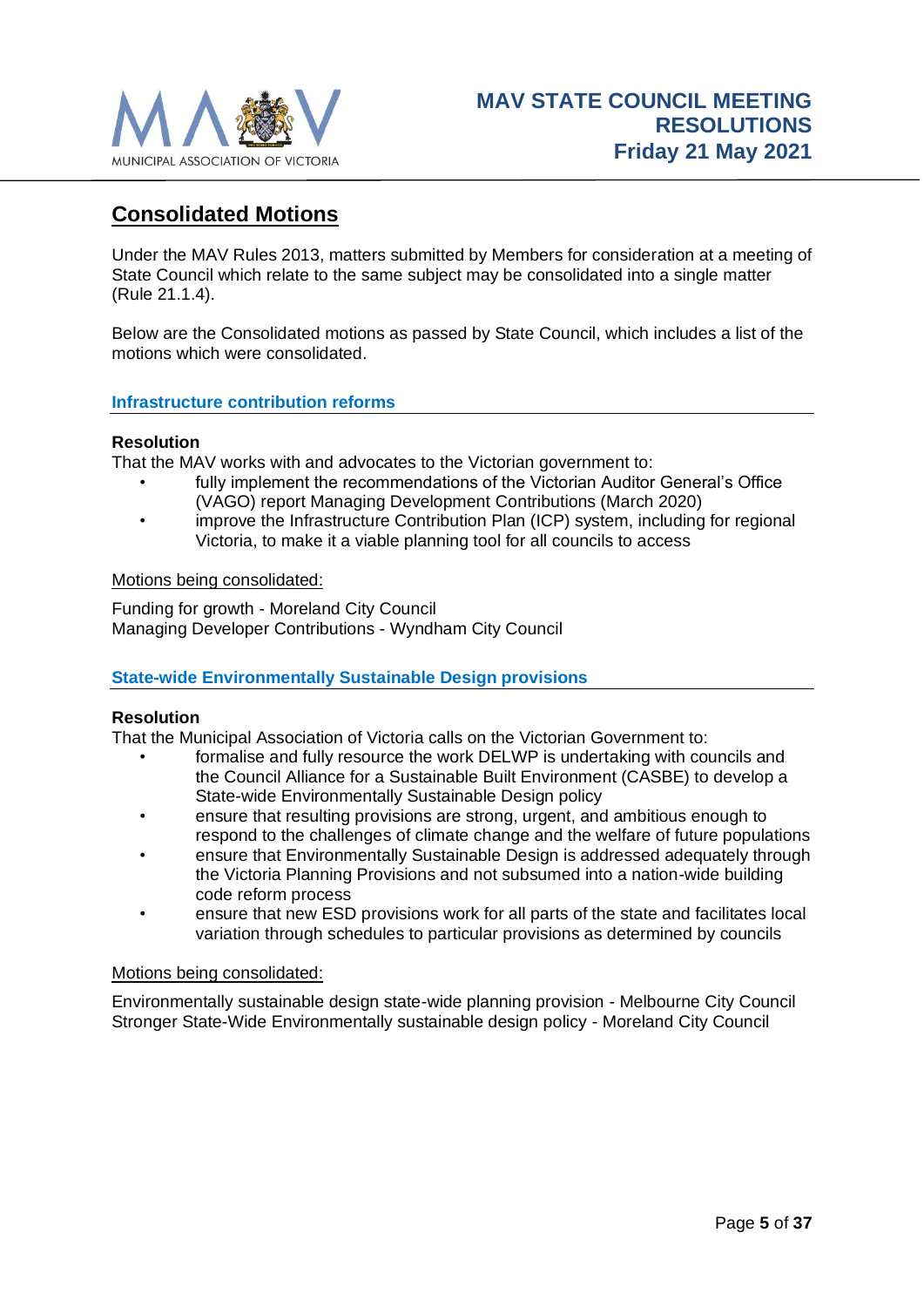

# <span id="page-5-0"></span>**Waste and Resource Recovery advocacy**

#### **Resolution**

That the Municipal Association of Victoria write to the Ministers for Energy, Environment & Climate Change and Local Government to:

- Acknowledge the Victorian Government's commitment to reduce landfill under their Circular Economy Policy
- Acknowledge the contributions by local governments and communities from across the state, towards the State Government's Sustainability Fund (Landfill Levy), which as of June 2019 had accrued over \$400 million
- Call on the Victorian Government to provide greater investment through the Sustainability Fund to support local governments' current waste and recycling collection services and the necessary processing infrastructure and markets to transition to the new 4-service waste and recycling collection system
- Call on the Victorian Government, through the Waste and Resource Recovery Groups, to accelerate alternatives to landfill including making Advanced Waste Processing facilities accessible to more Victorian councils
- Call on the Victorian Government to develop and implement an education campaign to address the waste and litter impacts of day-trippers, travellers, and campers

#### Motions being consolidated:

Landfill and Waste Reform - Brimbank City Council Waste and recycling outcomes - Hobsons Bay City Council Waste education - Mitchell Shire Council

#### <span id="page-5-1"></span>**State-led major projects**

#### **Resolution**

That the MAV advocates:

- that councils be formally engaged as strategic partners for major transport projects within their municipal boundaries, to help facilitate optimal design outcomes for communities
- State-led major projects must require deliberative and meaningful community engagement
- that improved community engagement is undertaken on the Suburban Rail Link, Airport Rail Link and Calder Freeway upgrade projects

#### Motions being consolidated:

Melbourne Airport Rail Link, Western Rail Plan & Suburban Rail Loop- Significant Infrastructure - Brimbank City Council Calder Freeway Upgrades - Brimbank City Council State Government-led major projects - Stonnington City Council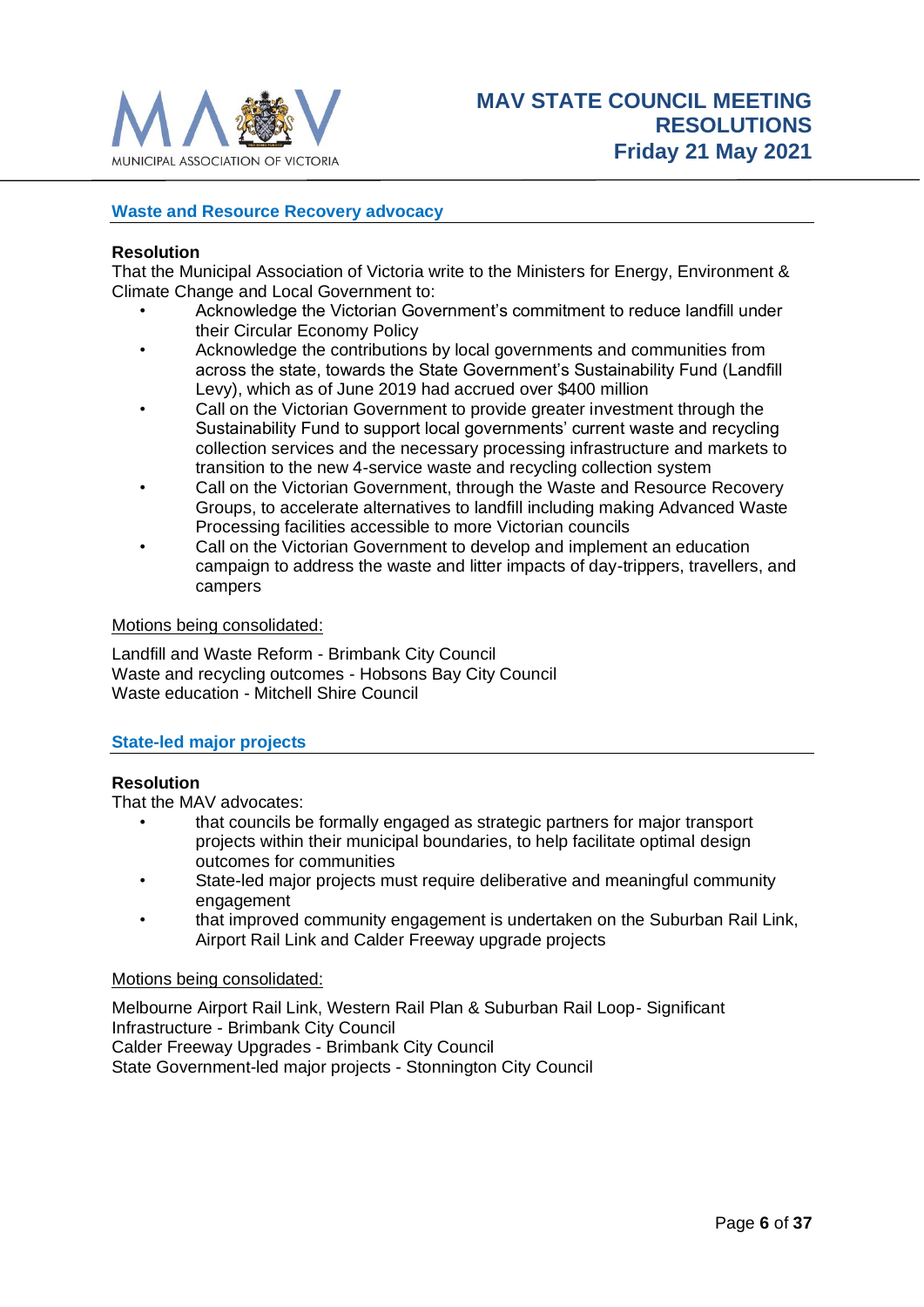

### <span id="page-6-0"></span>**Improvements to pedestrian and cycling connections and safety**

#### **Resolution**

That the MAV call on the Victorian Government to improve cycling and pedestrian safety, reduce congestion, and encourage sustainable and integrated transport options through:

- Financial support for designated cycling lanes, separated from traffic and pedestrians, as well as broader pedestrian and cycling improvement works, such as shared trails
- Legislative change to lower speed limits to promote walkability to help encourage a shift from cars to active transport
- Prevention of heavy vehicles using urban local roads as through routes
- Better infrastructure on State owned roads

#### Motions being consolidated:

Cycling and pedestrian safety - Maribyrnong City Council Improvements to pedestrian and cycling connections - Hobsons Bay City Council

#### <span id="page-6-1"></span>**Gambling**

#### **Resolution**

That the Municipal Association of Victoria (MAV) State Council advocates to the Victorian Government to implement evidence-based harm reduction measures to address the concerning losses on Electronic Gambling Machines since gaming venues reopened in November 2020 including; immediately reducing gaming venue operating hours; introduction of \$1 maximum bets: \$200 EFTPOS daily withdrawal limits and a 'sinking cap' on the number of electronic gaming machines in Victoria, and requiring venues to include sufficient detail in their publicly available community benefit statements to allow a reasonable person to understand the specific nature of each community contribution (e.g. prevent venues from using categories such as "donations/gifts/sponsorships").

#### Motions being consolidated:

Reducing harm from Electronic Gaming Machines to support recovery from the COVID-19 crisis - Brimbank City Council

Increased transparency of community contributions from electronic gaming machine (EGM) venues - Hobsons Bay City Council

Reduction in the Electronic Gaming Machines cap - Kingston City Council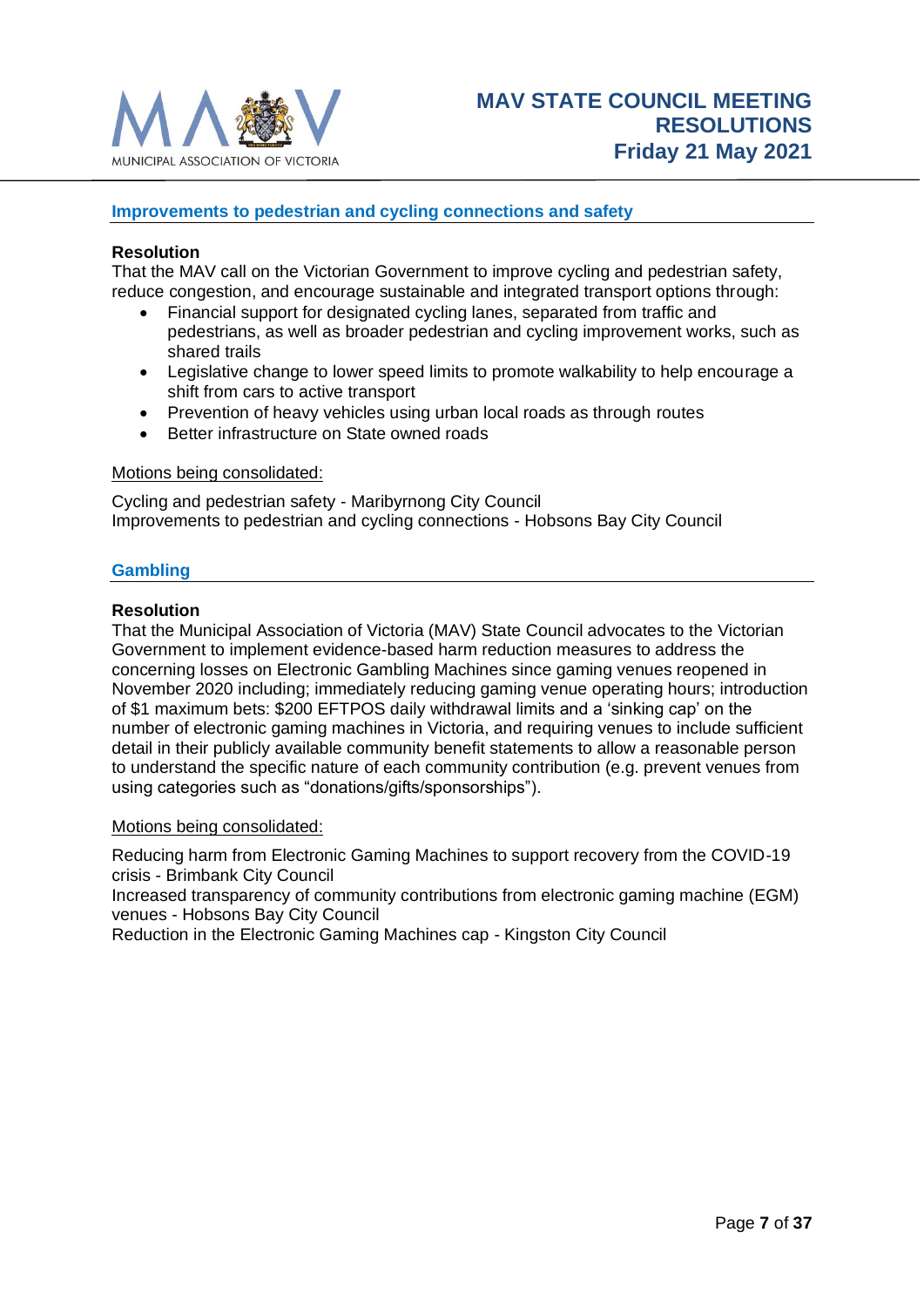

# <span id="page-7-0"></span>**Youth Taskforce**

#### **Resolution**

That the MAV convenes a Youth Taskforce to address the challenges facing youth including unemployment and mental health and calls upon the State to:

- 1. Introduce youth employment targets at all levels of government
- 2. Provide support to reduced public transport costs for unemployed youth attending job interviews
- 3. Develop local initiatives for creation of jobs and internships
- 4. Fund and deliver increased preventative and responsive mental health services and programs

Motions being consolidated:

Youth Employment Taskforce - Yarra City Council Youth Mental Health - Hobsons Bay City Council

# <span id="page-7-1"></span>**Age Care**

#### **Resolution**

That the MAV advocates to the Commonwealth and State Government to:

- Recognise the role of local government as a stakeholder due to the significant role it has in planning for their older residents, regardless of whether they are a service provider or not.
- Ensure older Victorians, especially those experiencing vulnerability, are provided with support to access high quality services when and where they need them.
- Provide additional targeted support, to people, including older residents who are experiencing vulnerability and isolation due to the impacts of COVD, including an ongoing commitment to continuing funding of the Community Activation and Social Isolation Initiative

# Motions being consolidated:

Aged Care Services - Bayside City Council Aged Care Quality and Safety - Darebin City Council Community Activation and Social Isolation Initiative Request for extension to funding - Strathbogie Shire Council Targeted support for vulnerable older people during COVID recovery - Hobsons Bay City Council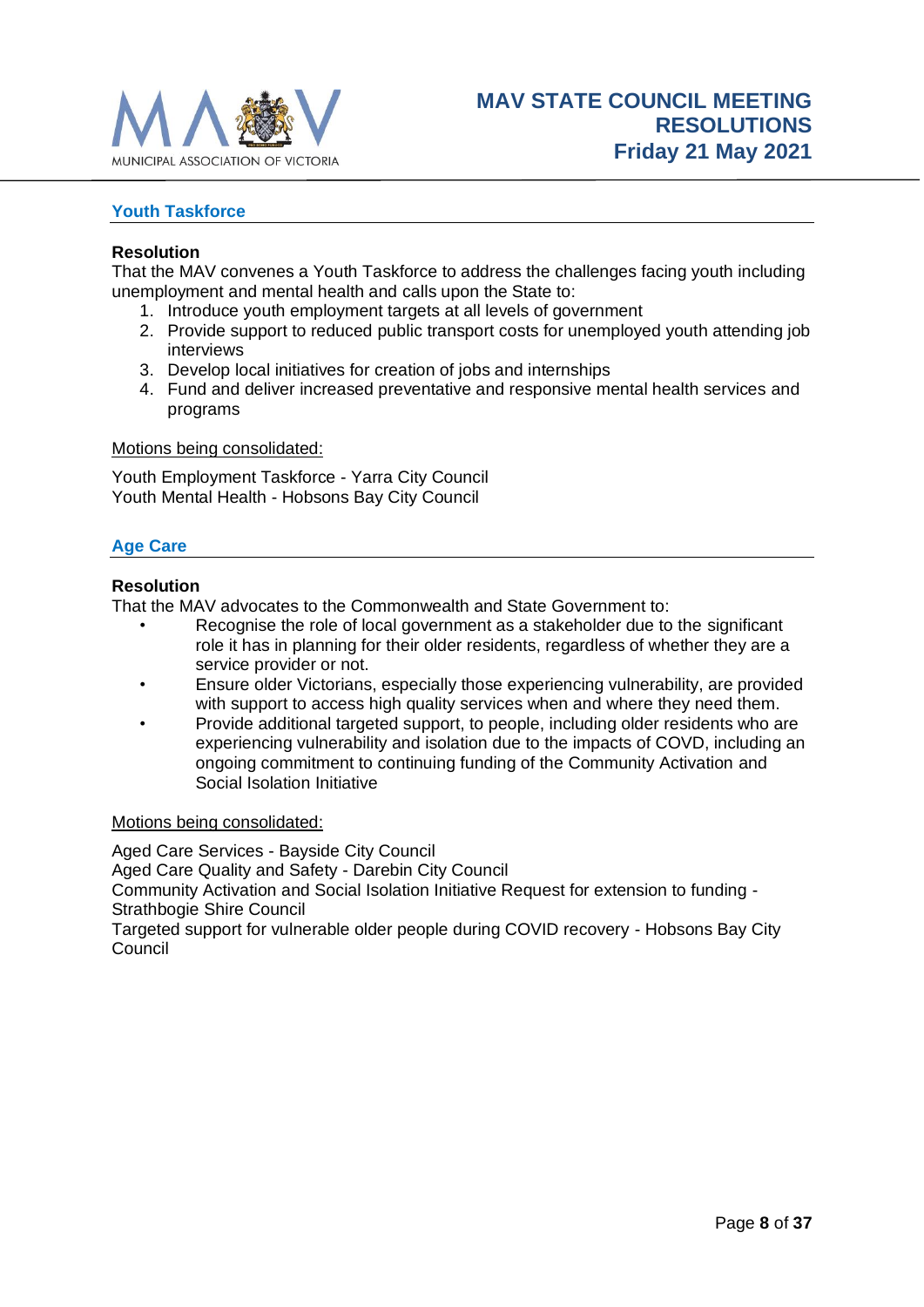

# <span id="page-8-0"></span>**Community Hubs and Early Educational Services**

#### **Resolution**

That the MAV advocates to the State Government to:

• Increase funding for Early Education services infrastructure requirements to deliver on the State Government's kindergarten reform agenda, including funding to establish Community Hubs, for the co-location of key community services.

#### Motions being consolidated:

Funding to support the establishment of Community Hubs - Nillumbik Shire Council Early Years Infrastructure Strategy - Boroondara City Council 3 year old Kindergarten Reform - Whittlesea City Council

#### <span id="page-8-1"></span>**COVID-19 Health, Wellbeing and Economic Response Packages for Local Government**

#### **Resolution**

That the MAV:

- 1. Writes to the Prime Minister, Premier of Victoria, Treasurer, and Ministers for Health, Jobs and Local Government acknowledging the significant health, wellbeing and economic impacts the prolonged, changing and evolving COVID-19 lockdown directives have continued to have on regional and metropolitan communities, and the financial impacts that Victorian councils have absorbed and experienced over the course of the pandemic, including varying socio-economic consequences, associated health impacts, border restrictions, community lockdowns and community and business impacts.
- 2. Calls on the Commonwealth and Victorian Governments to partner with local government to develop, invest and support dedicated COVID-19 Health, Wellbeing and Economic Response Packages to further stimulate the economy, improve employment growth, and respond to the varying socio-economic consequences of the pandemic for particular regions including:
	- o Incentivise visitation and attraction
	- o Develop local Job Prospectuses to improve and attract employment diversification
	- o Improve access to technology to encourage business relocation
	- o Promote '20-minute city thinking'

#### Motions being consolidated:

Economic Wellbeing (COVID recovery) - Maribrynong City Council COVID-19 Health, Wellbeing and Economic Response Packages for Local Government Areas - Brimbank City Council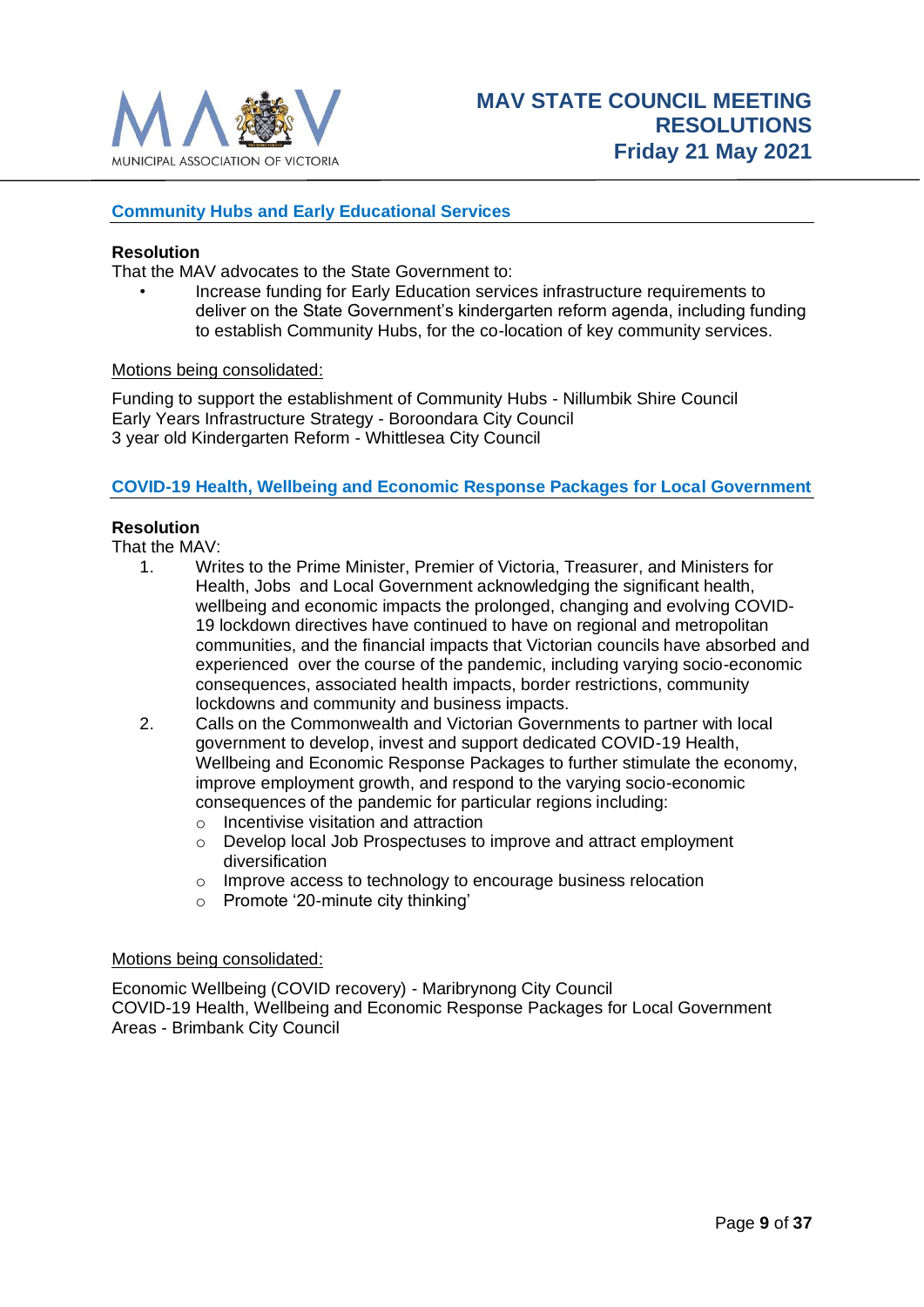

# <span id="page-9-0"></span>**Social and Affordable Housing**

#### **Resolution**

That the MAV welcome the Big Housing Build and advocate to the Victorian Government that they work with councils to build on further opportunities including:

- Identification and allocation of government and other land suitable for housing
- Addressing local housing needs for key workers and those in creative and hospitality industries
- Improving wrap around outreach services for people with complex needs experiencing homelessness
- Exploring the potential benefits of a state-wide affordable housing levy
- Implementing planning mechanisms, including inclusionary zoning, that enable councils to seek mandatory affordable housing contributions from developers in a form directed by council of either land, dwellings, or cash contributions

#### Motions being consolidated:

Inclusionary zoning for social housing - Yarra City Council Housing Affordability - Maribyrnong City Council Social and Affordable Housing - Brimbank City Council Funding for Assertive Homelessness Outreach - Boroondara City Council Provision of Affordable Housing - Melbourne City Council Mandatory planning scheme provisions to support affordable housing - Moreland City Council

# <span id="page-9-1"></span>**Support for Electric Vehicles**

#### **Resolution**

That the MAV calls on the Victorian Government to:

- Buy only electric buses from 1 July 2021 and to replace all diesel buses by 2030
- Support further rollout of publicly available charging infrastructure across Victoria, with particular emphasis on strategic networks to and from tourist destinations
- Work with the MAV and councils to act on the findings of the Parliamentary Inquiry into Electric Vehicles, including:
	- exploring the feasibility of joint State/Local Government procurement of electric vehicles
	- promoting local manufacturing of electric vehicles
	- improving electric vehicle infrastructure and supporting infrastructure across Victoria

#### Motions being consolidated:

Electric Bus - Maribyrnong City Council Introduction of Road Usage Tax for Electric Vehicles - Glen Eira City Council Electric Vehicle Infrastructure and manufacturing - Darebin City Council Establishing working group to explore feasibility of State/Local Government procurement of Electric Vehicles - Darebin City Council Electric Car Recharging Stations - Glenelg Shire Council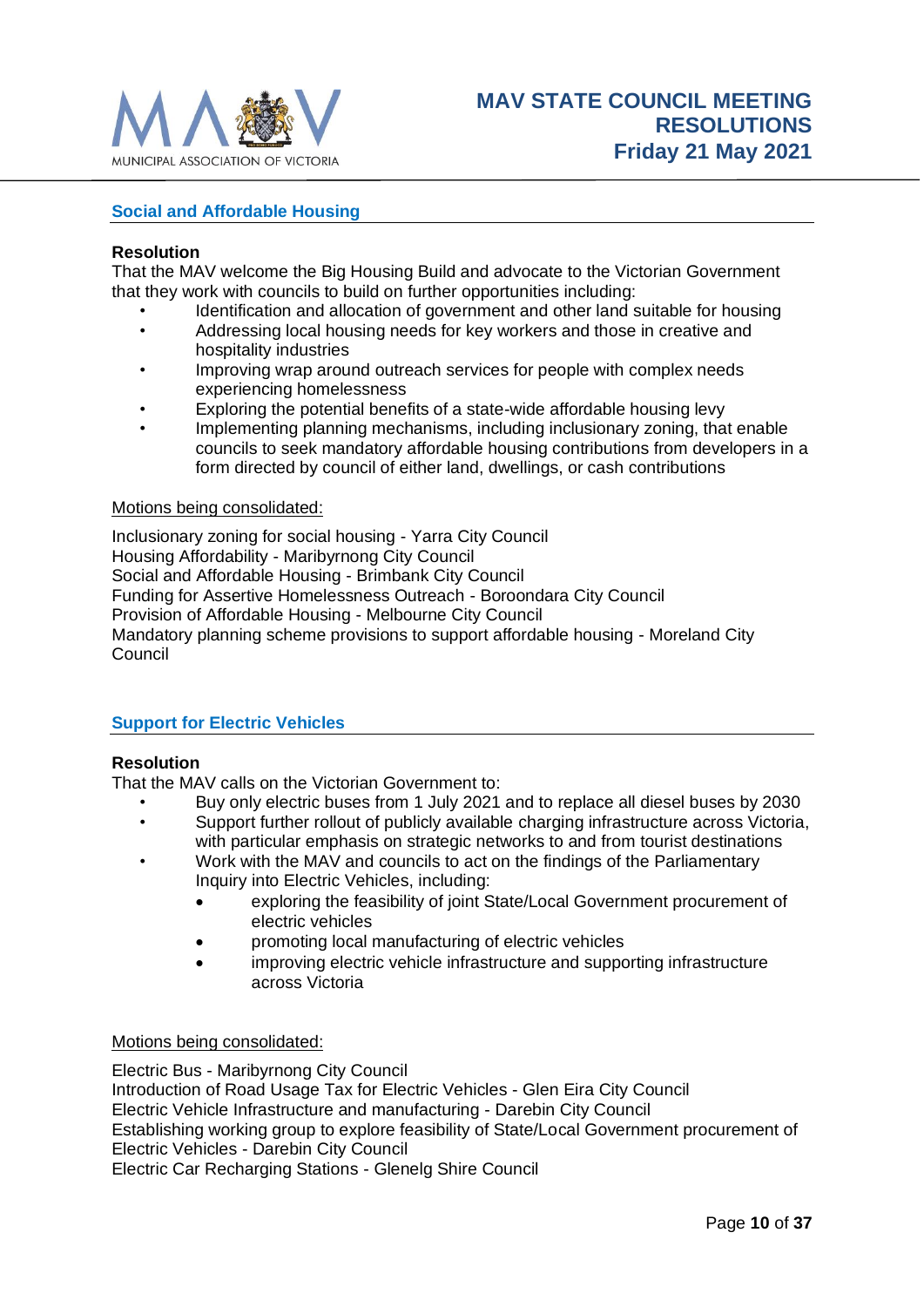

# <span id="page-10-0"></span>**Coordinated policy and advocacy on Climate Change**

#### **Resolution**

That the MAV formally engage and work with the Victorian Greenhouse Alliances in the development of a robust policy and advocacy program relating to a sector-driven Climate Change policy and strategy position.

#### Motions being consolidated:

Climate Change policy and advocacy development - Bayside City Council MAV engagement with Greenhouse Alliances - Mornington Peninsula Shire Council Climate Change policy and advocacy development - Kingston City Council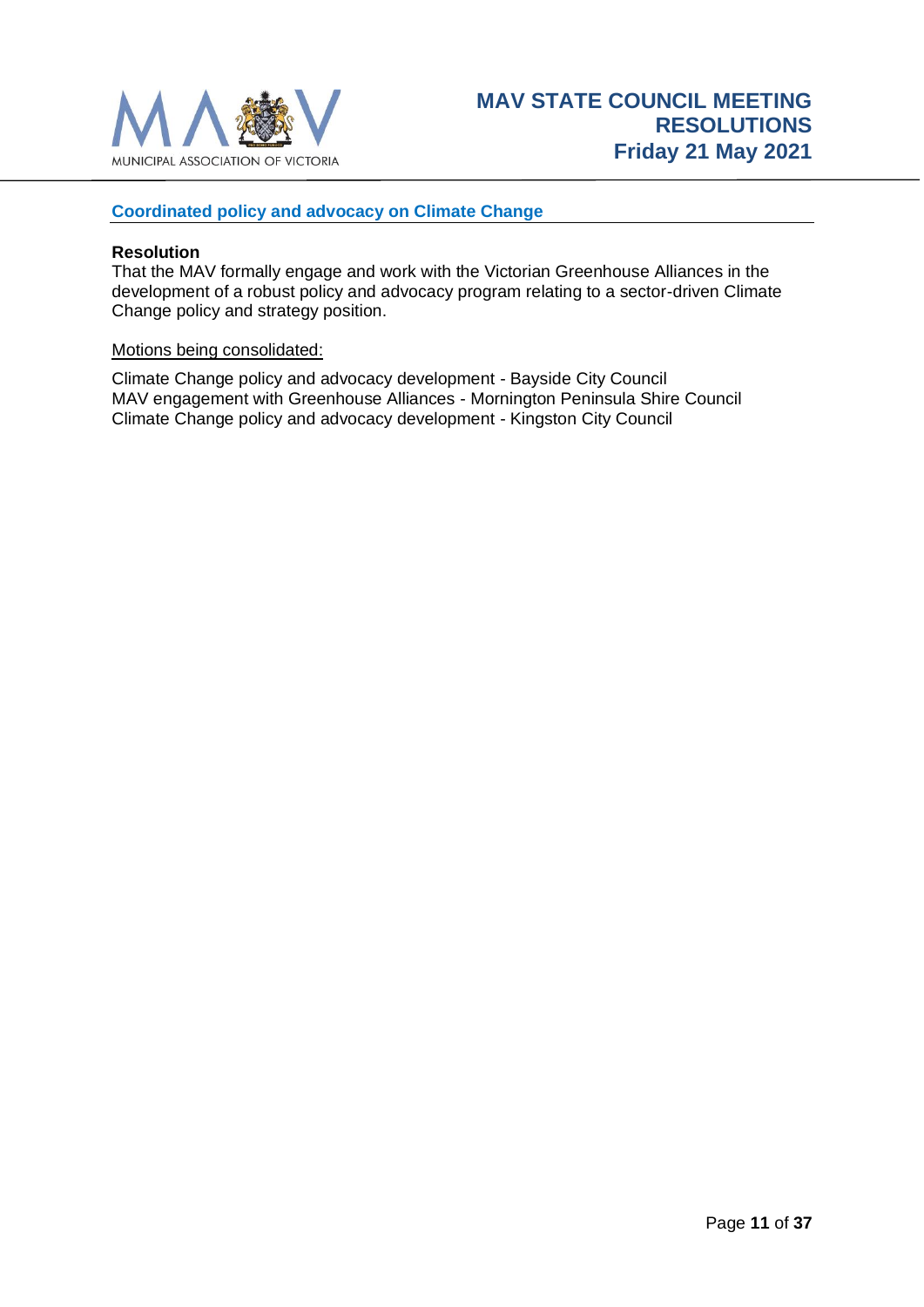

# <span id="page-11-0"></span>**Motions of state-wide significance and related to the MAV Strategy**

### <span id="page-11-1"></span>**Cycling and Pedestrian Safety**

Submitting Council: Maribyrnong City Council

#### **Consolidated**

See consolidated motion Improvements to pedestrian and cycling connections and safety.

#### <span id="page-11-2"></span>**Economic Wellbeing (COVID Recovery)**

Submitting Council: Maribyrnong City Council

**Consolidated** See consolidated motion Covid-19 Health, Wellbeing and Economic Response Packages.

#### <span id="page-11-3"></span>**Inclusionary zoning for social housing**

Submitting Council: Yarra City Council

**Consolidated** See consolidated motion Social and Affordable Housing.

# <span id="page-11-4"></span>**Aged Care Services**

Submitting Council: Bayside City Council

**Consolidated** See consolidated motion Age Care.

<span id="page-11-5"></span>**Climate Change policy and advocacy development**

Submitting Council: Bayside City Council

#### **Consolidated**

See consolidated motion Coordinated policy and advocacy on Climate Change.

#### <span id="page-11-6"></span>**Planning Controls**

Submitting Council: Bayside City Council

#### **Resolution**

That the MAV call upon the State Government to reform the Planning and Environment Act 1987 and the Planning Scheme Amendment process to provide councils with greater ability to determine the mandatory built form planning requirements for its local communities.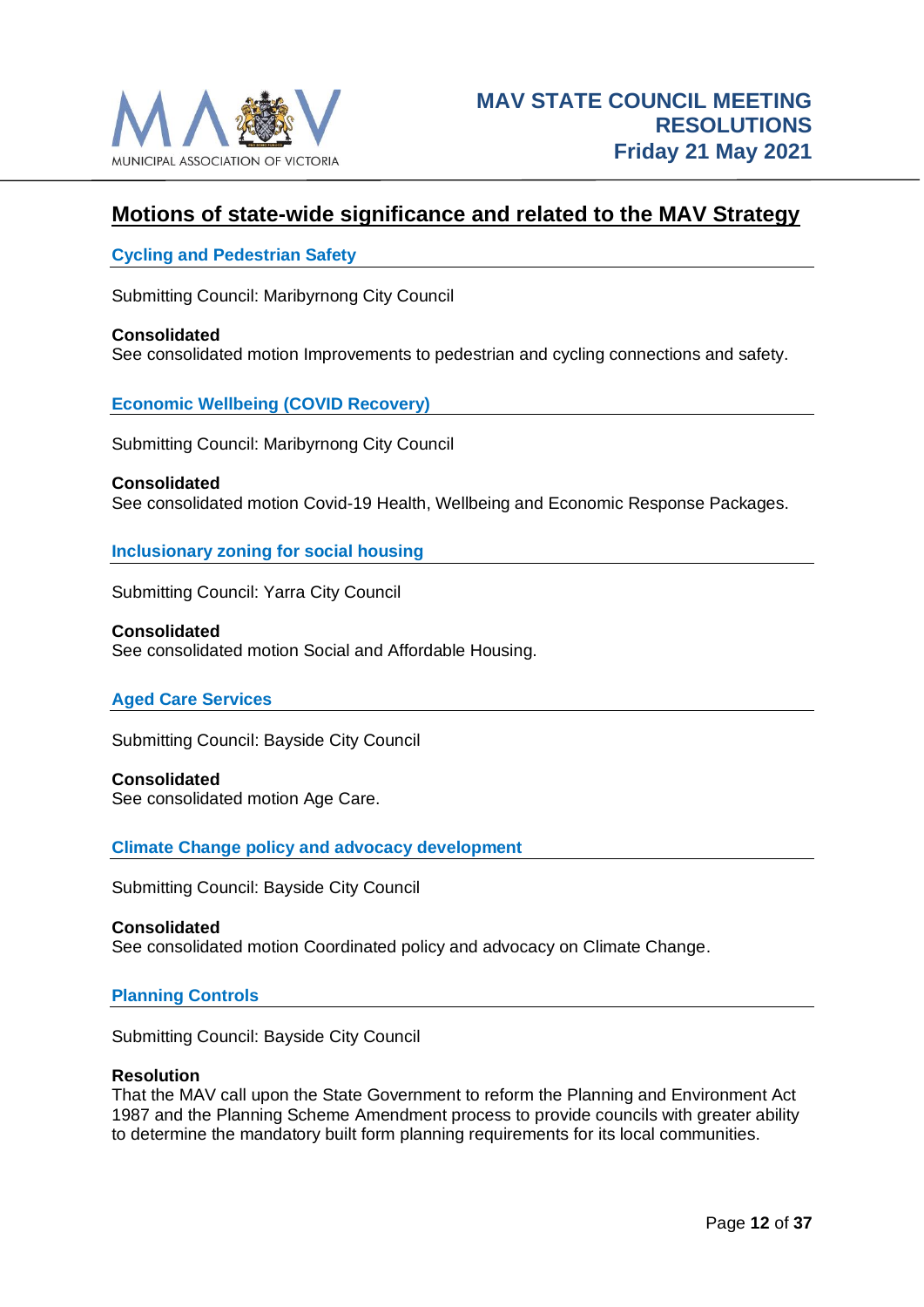

# <span id="page-12-0"></span>**Housing Affordability**

Submitting Council: Maribyrnong City Council

#### **Consolidated**

See consolidated motion Social and Affordable Housing.

# <span id="page-12-1"></span>**Transport Connections**

Submitting Council: Maribyrnong City Council

#### **Resolution**

That the MAV call on the Victorian Government to improve public transport through provision of better bus routes, more frequent trams and train services, better integrated transport hubs, and improving connections to areas that are underserved. Investigate activating river transport as an option where it might be viable to do so.

# <span id="page-12-2"></span>**Electric Vehicle Tax**

Submitting Council: Maribyrnong City Council

#### **Resolution**

That the MAV call on the Victorian Government to reverse its decision to introduce a tax on electric and other zero emission vehicles

# <span id="page-12-3"></span>**Electric Bus**

Submitting Council: Maribyrnong City Council

#### **Consolidated**

See consolidated motion Support for Electric Vehicles.

<span id="page-12-4"></span>**Electricity network upgrades and solar export limitations**

Submitting Council: Surf Coast Shire Council

#### **Resolution**

That the MAV advocates to the state government and electricity distribution companies for increased investment in electricity network upgrades, and greater clarity around the long term plan to reduce the extent of solar export limitations currently experienced by residents and businesses across Victoria.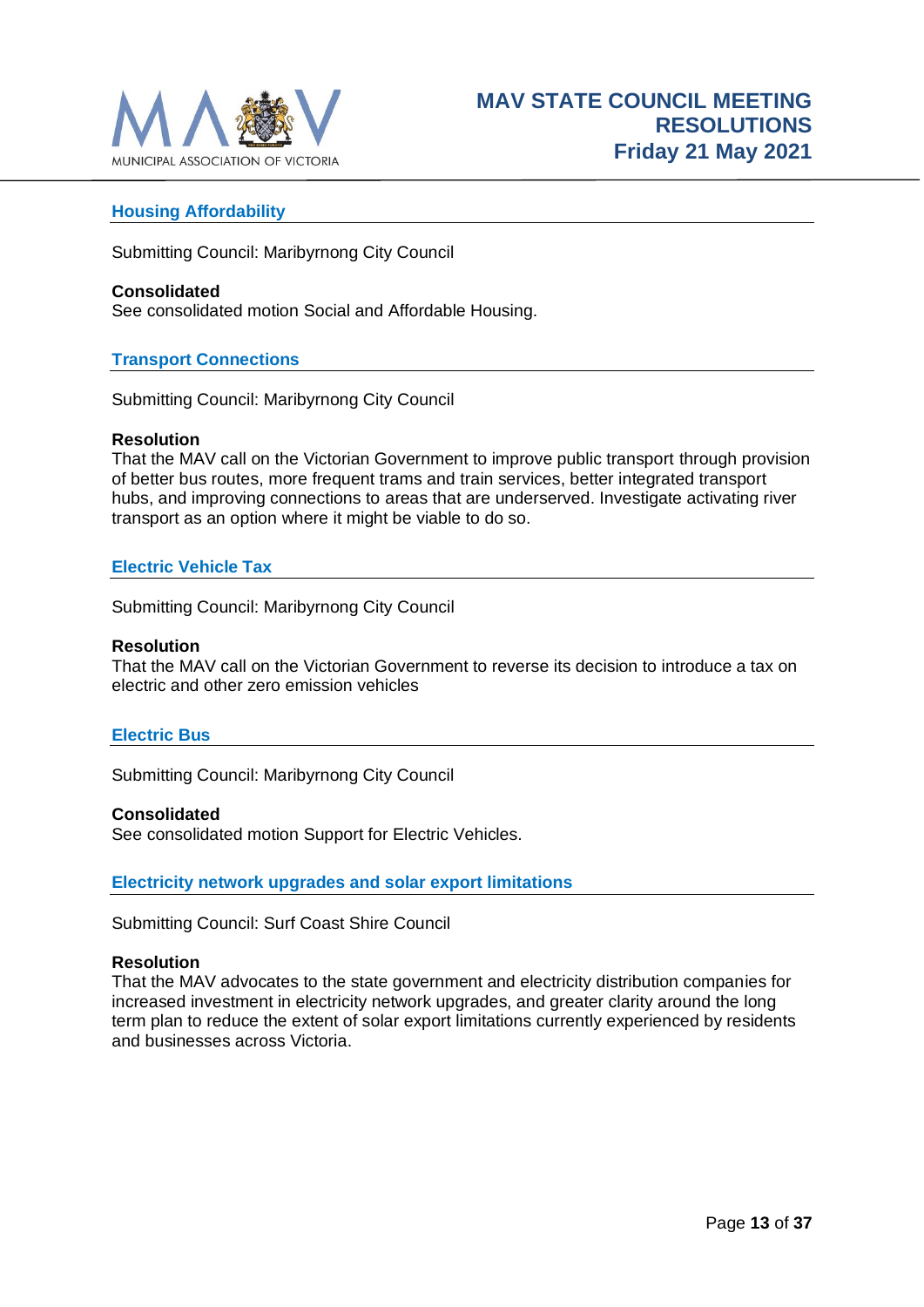

### <span id="page-13-0"></span>**Financial assistance - implementation of Local Government Act 2020 Act**

Submitting Council: Surf Coast Shire Council

#### **Resolution**

That the MAV advocates to the state government for financial assistance to be provided to Councils now incurring substantial costs associated with implementing intiatives required in the Local Government Act 2020.

#### <span id="page-13-1"></span>**Introduction of Road Usage Tax for Electric Vehicles**

Submitting Council: Glen Eira City Council

#### **Consolidated**

See consolidated motion Support for Electric Vehicles.

#### <span id="page-13-2"></span>**Siting of renewable energy developments**

Submitting Council: Moyne Shire Council

#### **Resolution**

That the MAV advocate to the Planning Minister and Energy and Environment Minister that a strategic approach be taken by the state government to the siting of renewable energy developments and electricity transmission infrastructure across Victoria having particular regard to the cumulative social, economic and environmental impacts these developments have on local communities.

The strategic approach needs to recognise that the siting of renewable energy developments across Victoria results in:

- Greater cumulative social and environmental impacts;
- Lack of social license and community benefits for the towns directly impacted by turbines and that;
	- Local content percentages should be mandated to gain maximum economic benefits for the host towns and regions; and
	- Underground transmission viability must be assessed as a viable alternative, based on whole of life economics of infrastructure not just construction costs.

#### <span id="page-13-3"></span>**Covid-19 Health, Wellbeing and Economic Response Packages for Local Government Areas**

Submitting Council: Brimbank City Council

#### **Consolidated**

See consolidated motion Covid-19 Health, Wellbeing and Economic Response Packages for Local Government.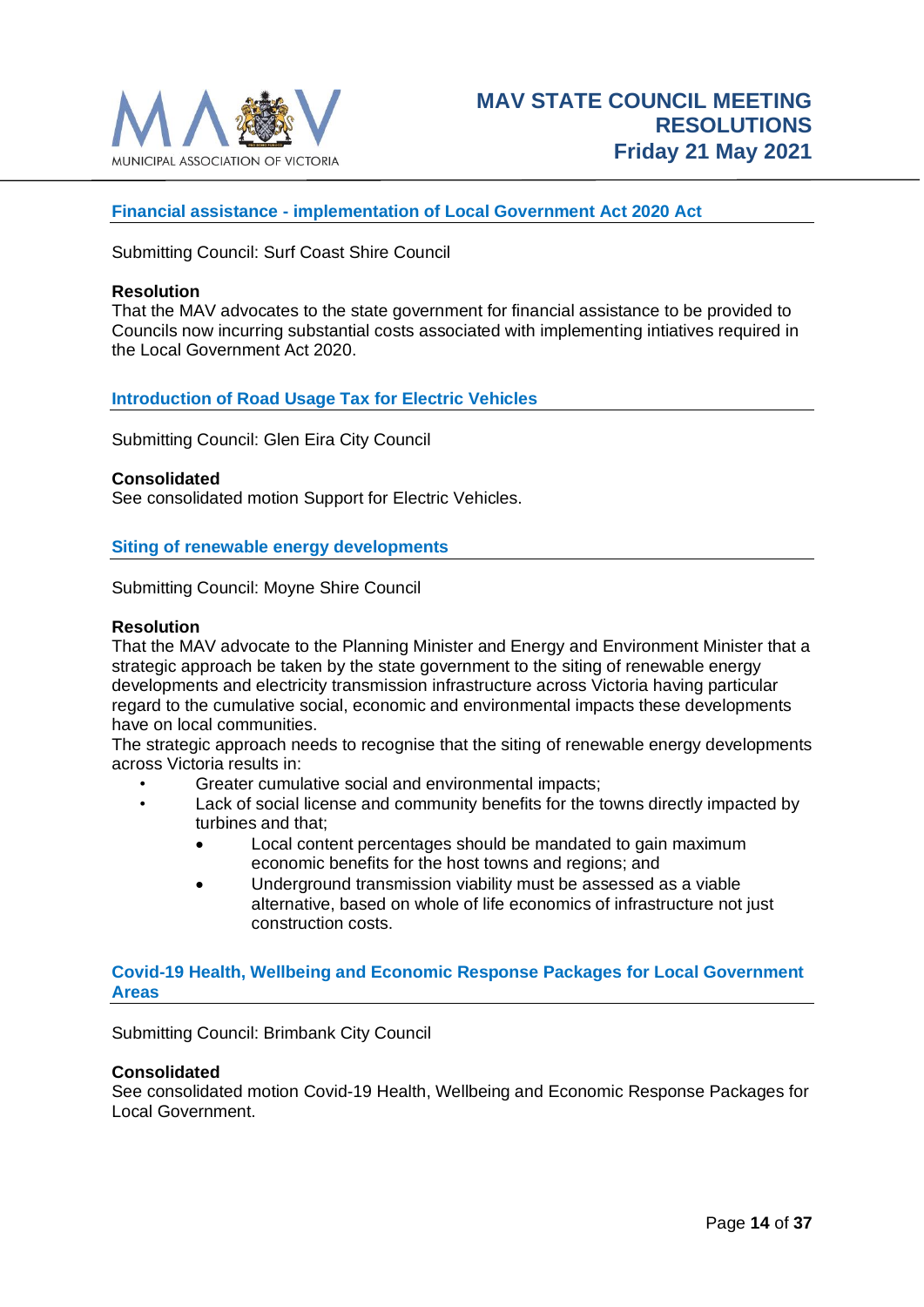

# <span id="page-14-0"></span>**Melbourne Airport Rail Link, Western Rail Plan & Suburban Rail Loop-Significant Infrastructure**

Submitting Council: Brimbank City Council

#### **Consolidated**

See consolidated motion State-led major projects.

# <span id="page-14-1"></span>**Calder Freeway Upgrades**

Submitting Council: Brimbank City Council

#### **Consolidated**

See consolidated motion State-led major projects.

#### <span id="page-14-2"></span>**Jobs and Skills Partnerships for Local Government Areas**

Submitting Council: Brimbank City Council

#### **Resolution**

The MAV State Council writes to the Premier of Victoria, Treasurer, and Ministers for Jobs, Innovation & Trade, Training & Skills, Employment, and Local Government to:

- I. Acknowledge the Victorian Government's investments throughout the COVID-19 Pandemic to improve local employment, skill and learning opportunities for Victorians.
- II. Call on the Victorian Government to establish and administer dedicated new Jobs and Skills Partnerships with Local Government Areas (LGAs), which can help identify, align and integrate, and coordinate job, skill, and learning pathways for local communities across Victoria in response to COVID-19.
- III. Call on new Local Jobs and Skills Partnerships to be responsible for the review, coordination and monitoring of Federal, State and local government efforts and resources, including social services, libraries and neighbourhood houses; right through to schools, TAFE, and higher education; as to ensure meaningful pathways are facilitated to link with employment opportunities associated with local infrastructure projects, as well as with respective business and industry needs.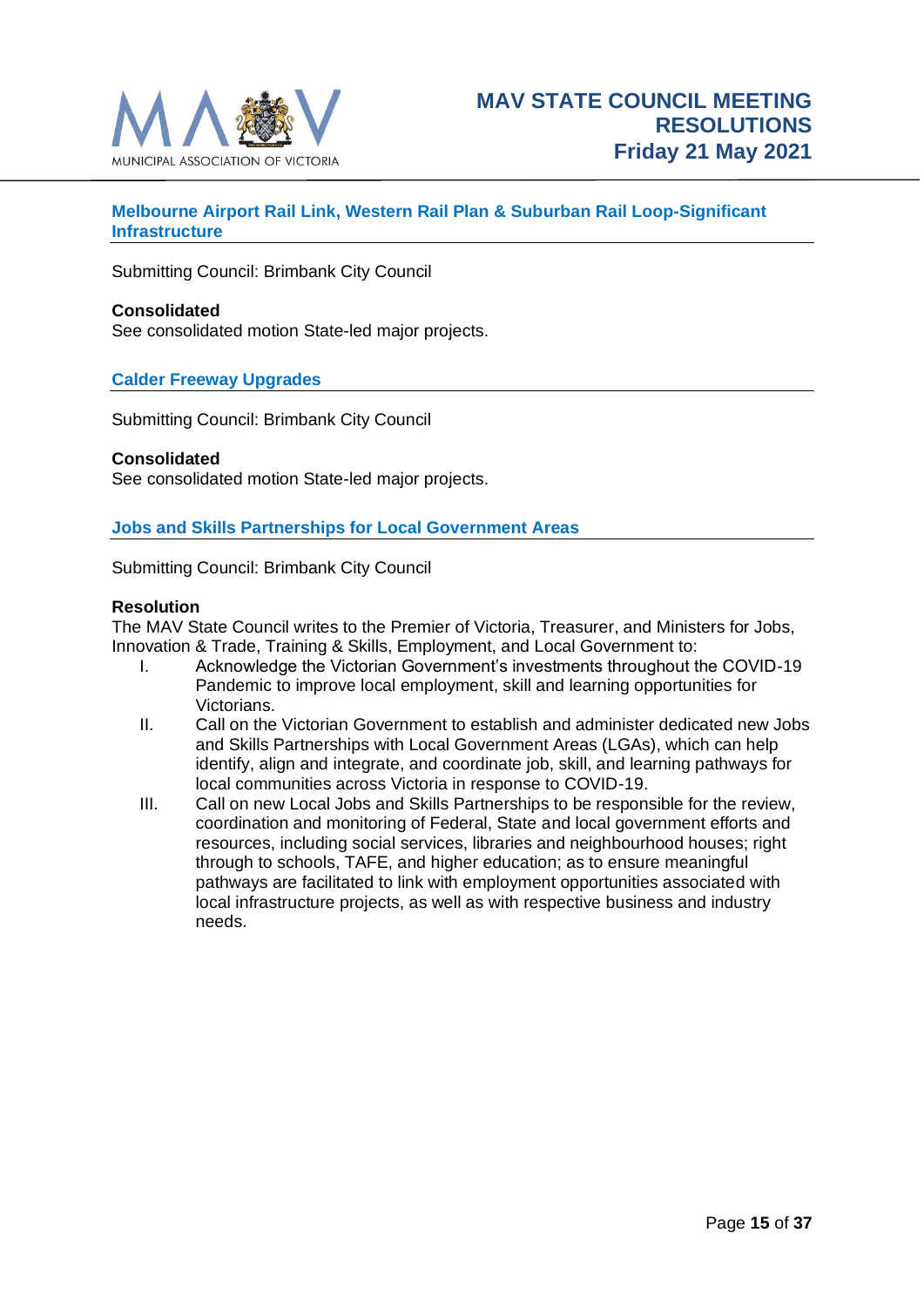

# <span id="page-15-0"></span>**Extension of JobKeeper, JobSeeker, Business Support Fund and Working for Victoria Programs**

Submitting Council: Brimbank City Council

#### **Resolution**

The Municipal Association of Victoria (MAV) State Council writes to the Prime Minister, Federal Treasurer, Premier of Victoria, Victorian Treasurer, and Ministers for Jobs, Innovation & Trade, and Local Government to:

- I. Acknowledge and commend the respective initiatives of the Federal Government and Victorian Government to support and mitigate the impacts of the COVID-19 Pandemic on local communities
- II. Call on the Federal Government to retain and expand the JobKeeper and JobSeeker initiatives for at least the duration of 2021
- III. Call on the Victorian Government to retain and expand the Business Support Fund and Working for Victoria Programs for at least the duration of 2021
- IV. Acknowledge the various efforts and initiatives which the local government sector has implemented in response to COVID-19, that have included rate deferrals, and fees and charges waivers; to support respective local communities
- V. Encourage the Federal and Victorian Government to partner with the local government sector, to help integrate, align and coordinate respective support programs and initiatives, as part of ongoing COVID-19 response and recovery efforts

#### <span id="page-15-1"></span>**Social and Affordable Housing**

Submitting Council: Brimbank City Council

#### **Consolidated**

See consolidated motion Social and Affordable Housing.

# <span id="page-15-2"></span>**Reducing harm from Electronic Gaming Machines to support recovery from the COVID-19 crisis**

Submitting Council: Brimbank City Council

# **Consolidated**

See consolidated motion Gambling.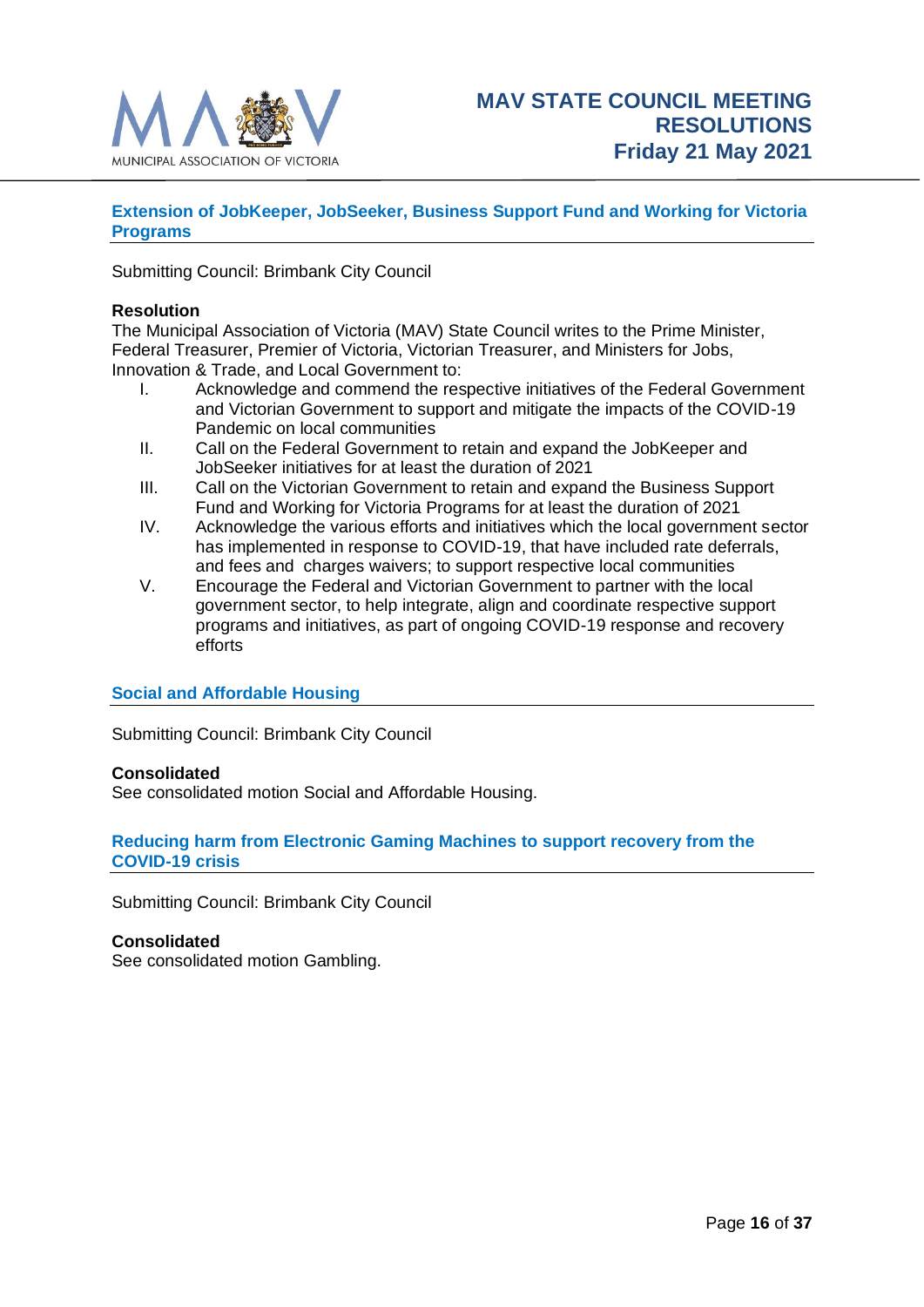

# <span id="page-16-0"></span>**Key Partnerships for Mental Health Services in the Community**

Submitting Council: Brimbank City Council

#### **Resolution**

That Municipal Association of Victoria State Council write to the Premier and Ministers for Mental Health and Local Government to:

- I. Acknowledge and welcome the findings and recommendations contained in the Royal Commission into Victoria's Mental Health System
- II. Welcome the State Government's announcement regarding the rollout of Mental Health and Wellbeing Services across Victoria, including across 6 local government priority areas identified from a total of 60 eventual new sites to be rolled out.
- III. Call on the State Government to formally engage and partner with Local Government Areas and Councils across regions where Mental Health and Wellbeing Services have been announced for priority rollout by 2022, to help inform the design, delivery, location and resourcing of services.

#### <span id="page-16-1"></span>**Climate Emergency, Environment and Sustainability**

Submitting Council: Brimbank City Council

#### **Resolution**

That Municipal Association of Victoria State Council write to the Premier and Ministers for Energy, Environment & Climate Change to:

- I. Acknowledge and welcome the Victorian Government's respective commitments, investments and initiatives to date in response to ongoing climate change, environmental and sustainability issues
- II. Call on the Victorian Government to bolster its efforts, and to declare a climate emergency
- III. Call on the Victorian Government to provide increased investment towards energy, circular economy and conservation initiatives that help to further reduce carbon emissions, and protect, enhance and restore environmental and sustainability outcomes across local communities as part of COVID-19 response and recovery efforts

#### <span id="page-16-2"></span>**Landfill and Waste Reform**

Submitting Council: Brimbank City Council

#### **Consolidated**

See consolidated motion Waste and Resource Recovery advocacy.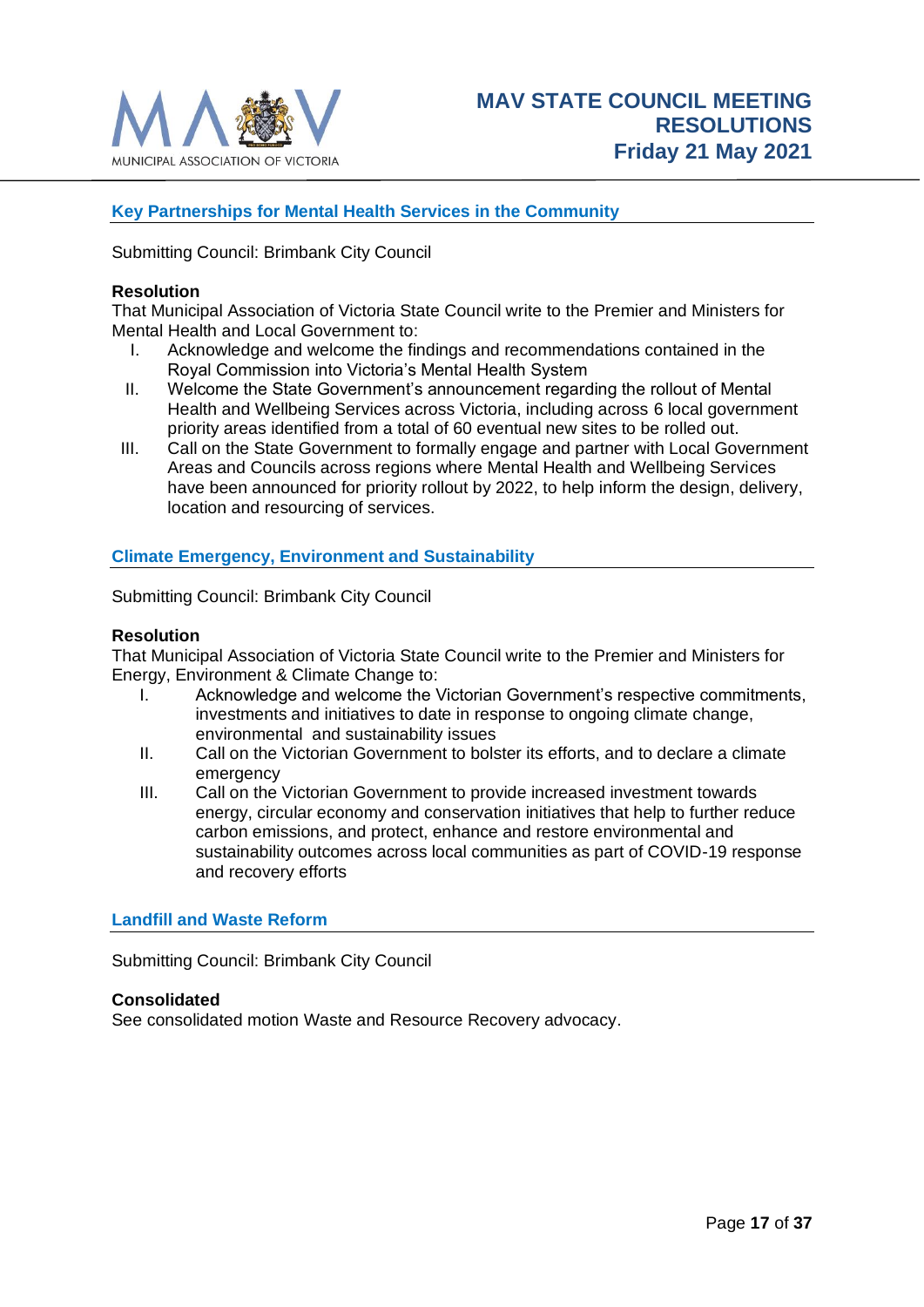

# <span id="page-17-0"></span>**Support for people with autism**

Submitting Council: Brimbank City Council

#### **Resolution**

That Municipal Association of Victoria State Council write to the Federal Minister for the National Disability Insurance Scheme and Victorian Minister for Disability, Ageing and Carers to:

- I. Seek increased Government investment to improve information and access to autism assessment, diagnosis, early intervention and supports.
- II. Seek development of programs to increase employment of autistic Victorians.
- III. Undertake programs to increase skills and knowledge across key workforces including health, mental health, public transport, justice, housing, family and community service to meet the needs of people with autism.
- IV. Call on the Federal and Victorian Governments to partner with the Local Government sector to develop, invest and support improved design and access of public places to accommodate the physical, sensory and safety needs of people with autism.

# <span id="page-17-1"></span>**Lifesaving Club & Coastguard Funding**

Submitting Council: Frankston City Council

#### **Resolution**

That the MAV advocate to the Victorian Government to provide additional funding to Councils with coastlines and their affiliated Not For profits, such as Coastguard and lifesaving clubs, to improve sustainability of volunteering in the sphere of marine search and rescue; and their safety and life saving capacity for the benefit of all communities.

#### <span id="page-17-2"></span>**National Integrity Commission**

Submitting Council: Frankston City Council

#### **Resolution**

That Council calls for the establishment of a unified approach to integrity bodies between the Commonwealth, State and Local Governments which provides a consistent outcome at all levels and the application of the same standards and accountability consequences for breaches.

# <span id="page-17-3"></span>**Enforcement of Noxious Weed Control**

Submitting Council: Colac Otway Shire Council

#### **Resolution**

That the Municipal Association of Victoria call on the State Government to properly enforce the requirements of the Catchment and Land Protection Act 1994 to control noxious weeds on private land and to also increase the resourcing of weed control on Crown land.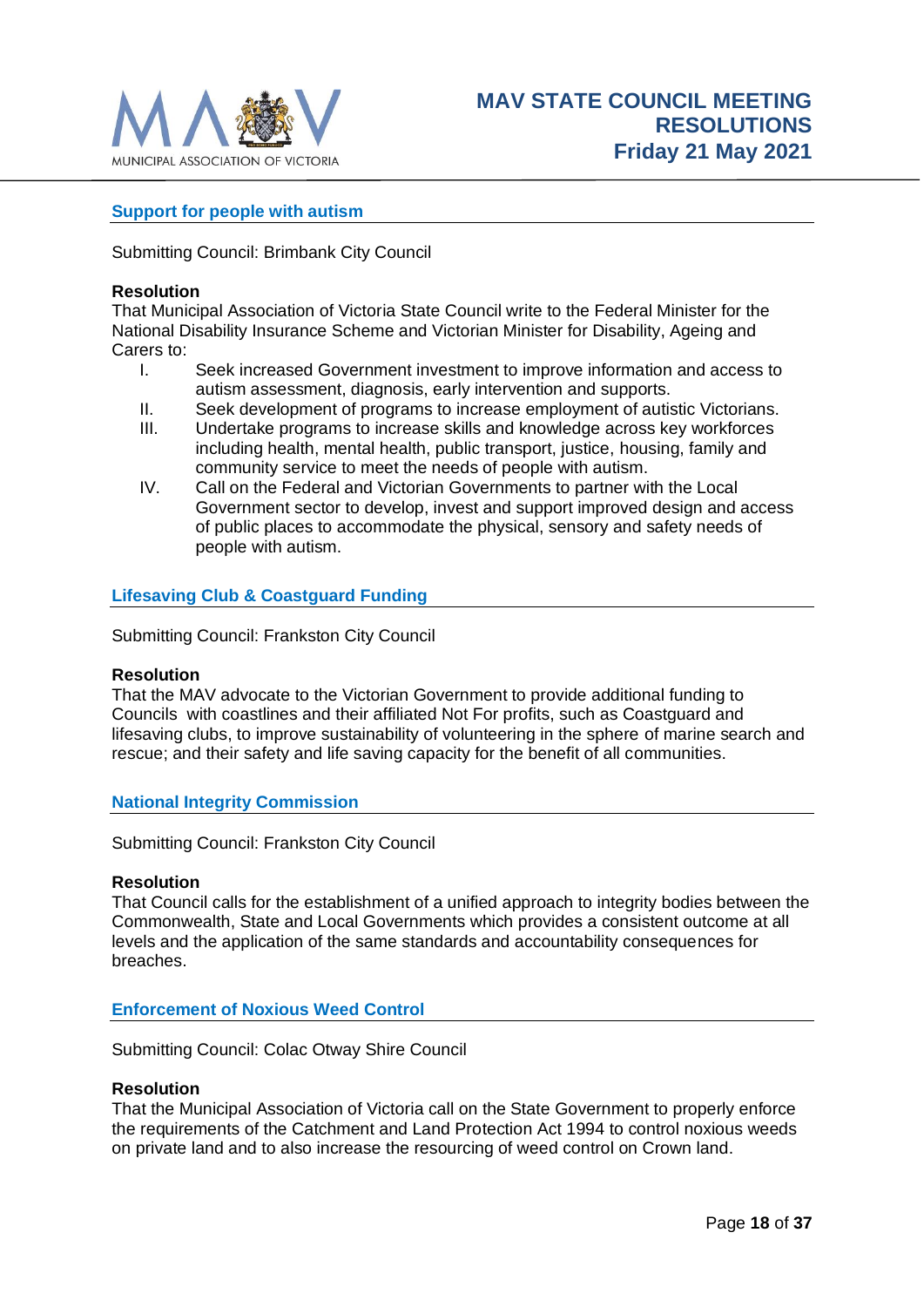

# <span id="page-18-0"></span>**Maternal & Child Health (MCH) MAV/State Memorandum of Understanding (MOU) and joint funding arrangements**

Submitting Council: Maroondah City Council

#### **Resolution**

That the Municipal Association of Victoria advocates to the Victorian Government to prioritise the renegotiation of the Municipal Association of Victoria-State Government Maternal and Child Health (MCH) Memorandum of Understanding (MOU) given identified common issues impacting local government MCH services during the life of the last MOU and the short, medium and long term impacts of COVID-19.

- Key Age and Stage (KAS) consultations cannot be delivered within the prescribed times, due largely to the mandated inclusion of additional questions and components of each consultation. These are well justified and are supported, however there is now insufficient time to complete these in a responsible way and to have a meaningful conversation with parents within the allocated KAS timeframes.
- Local Government is bearing more that 50% contribution to costs of providing the MCH service.
- A MCH workforce strategy is urgently needed to ensure a well-trained, flexible and available workforce to maintain on-going delivery of the MCH service.
- Despite an in-principle agreement to provide the MCH service in an equal partnership, this is not the experience of local government, with limited opportunity to manage the introduction of change.
- Additional pressures experienced as a result of COVID-19 be taken into account to ensure that MCH services are properly funded to immediately and safely prioritise and address key risks for families, especially those that have been exacerbated by the pressures of the pandemic, such as increases in mental health issues, escalating family violence incidents, an increase in Child Protection Notifications, early discharge, complex family dynamics and missed KAS visits.

# <span id="page-18-1"></span>**Aged Care Quality and safety**

Submitting Council: Darebin City Council

#### **Consolidated**

See consolidated motion Age Care.

<span id="page-18-2"></span>**Electric Vehicle Infrastructure and manufacturing**

Submitting Council: Darebin City Council

#### **Consolidated**

See consolidated motion Support for Electric Vehicles.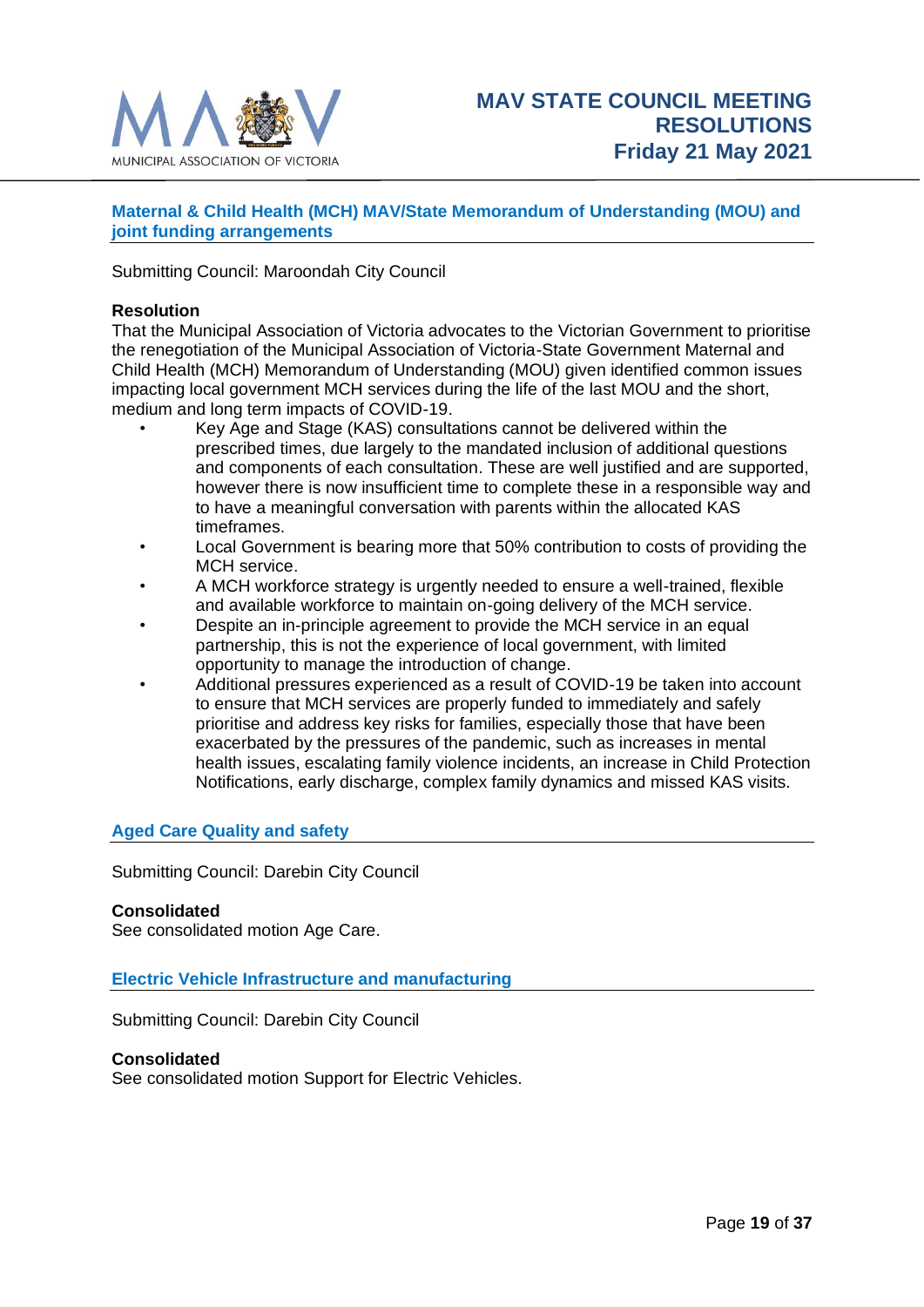

# <span id="page-19-0"></span>**Establishing working group to explore feasibility of State/Local Government procurement of Electric Vehicle**

Submitting Council: Darebin City Council

#### **Consolidated**

See consolidated motion Support for Electric Vehicles.

#### <span id="page-19-1"></span>**Advisory Structure for Cultural Diversity and Inclusion**

Submitting Council: Darebin City Council

#### **Resolution**

That the Municipal Association of Victoria (MAV) establish an advisory structure or mechanism formed with people with lived experience from culturally and linguistically diverse backgrounds to inform its work relating to cultural diversity and inclusion.

<span id="page-19-2"></span>**Establishing working group to address dumped rubbish**

Submitting Council: Darebin City Council

#### **Resolution**

That the Municipal Association of Victoria (MAV):

- 1. Establish a taskforce group to work with State government and stakeholders to address the state-wide and increasing impact of dumped rubbish and graffiti, including community safety concerns arising from this issue
- 2. Advocate to the State Council Government to increase the budget for the maintenance of VicTrack land to more comprehensively manage these issues

#### <span id="page-19-3"></span>**Advisory Structure for Aboriginal and Torres Strait Islander Peoples**

Submitting Council: Darebin City Council

#### **Resolution**

That the MAV establish an advisory structure and/or representative voice to Local Government comprising of Aboriginal and Torres Strait Islander peoples from across Victoria to ensure that Aboriginal and Torres Strait Islander peoples have a say about Councils' decisions that affect them and to guide Councils' broader work relating to First Nations peoples, truth telling, sovereignty, treatymaking and addressing systemic racism.

#### <span id="page-19-4"></span>**Aiming for Zero Waste by 2030**

Submitting Council: East Gippsland Shire Council

#### **Resolution**

That MAV advocate for a coordinated approach across local governments in Victoria to adopt a Zero Waste by 2030 policy promoting and using local and domestic waste processing and recovery initiatives funded through current municipal land-fill levies.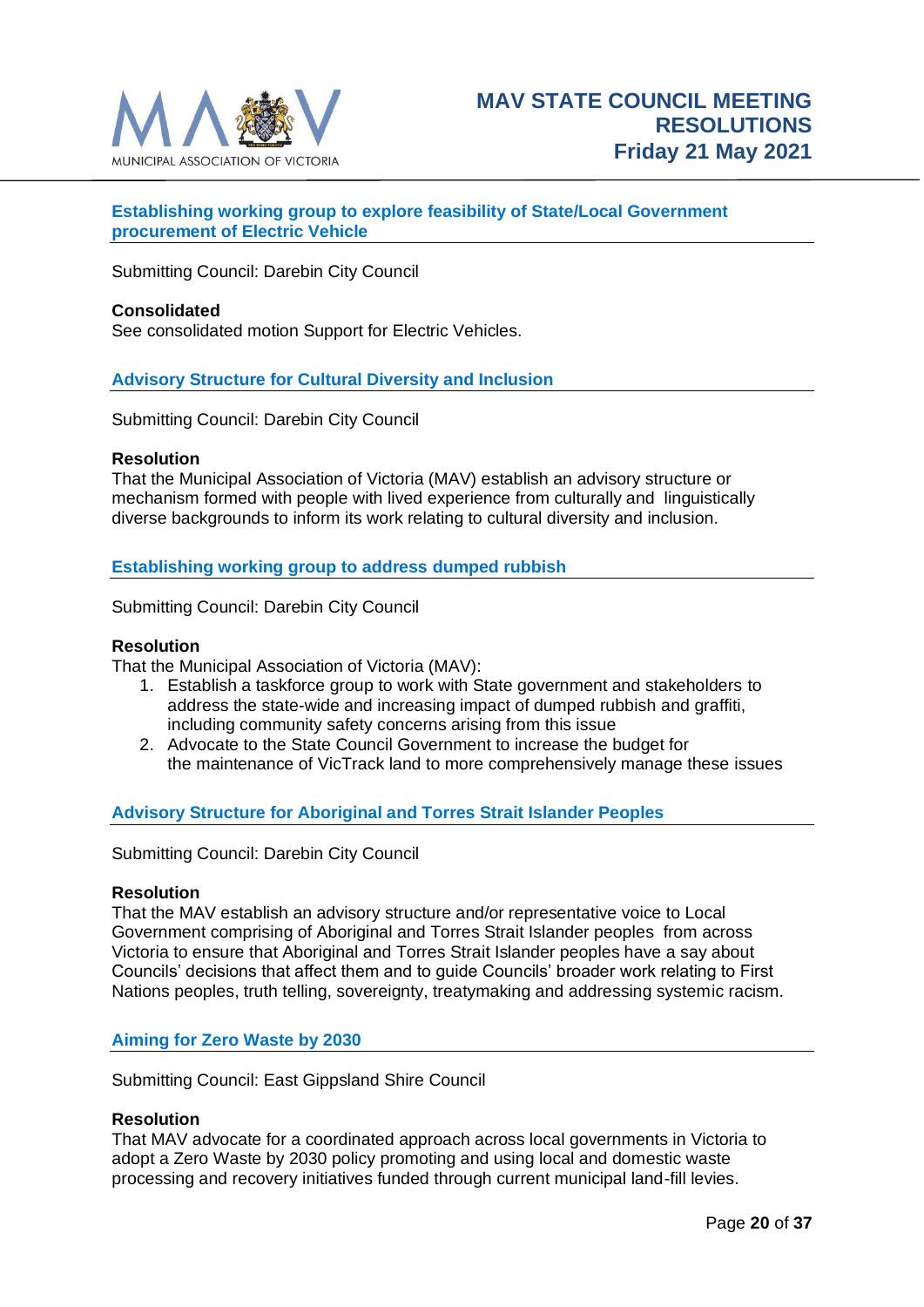

# <span id="page-20-0"></span>**Prioritisation of township protection through vegetation management**

Submitting Council: East Gippsland Shire Council

#### **Resolution**

That MAV advocates to the Victorian Government to prioritise the protection of townships through the strategic, mosaic or planned burning and vegetation management and redirecting resources to concentrate on bushfire mitigation measures for the protection of local communities and assets over planned burns on uninhabited areas.

# <span id="page-20-1"></span>**Australian Covid-19 Vaccination Program and the role of local government in Victoria**

Submitting Council: Whittlesea City Council

#### **Resolution**

The MAV State Council writes to the Premier of Victoria and Ministers for Health, Jobs and Local Government to call upon Federal and State governments to work with local government in the roll-out of the Covid-19 mass vaccination programs.

Council is concerned that not enough planning is being done at a municipal level to adequately support a mass vaccination program in the community and to ensure that those at risk and the general community have access to a Covid-19 vaccine service provider.

Council is also concerned that unsustainable systems are being set up that will not service the community into the future as new Covid-19 scenarios evolve potentially requiring regular booster doses and new vaccinations as the virus changes.

#### <span id="page-20-2"></span>**Funding for Assertive Homelessness Outreach**

Submitting Council: Boroondara City Council

#### **Consolidated**

See consolidated motion Social and Affordable Housing.

#### <span id="page-20-3"></span>**Heritage Protection for Standalone Heritage Places**

Submitting Council: Boroondara City Council

#### **Resolution**

The Municipal Association of Victoria calls on the Minister for Planning to review the Planning Practice Note 01: Applying the Heritage Overlay (August 2018) to:

- a. Introduce an additional category or grading of heritage place that would allow for the site specific protection of places that are currently deemed 'contributory' but cannot be protected through a heritage precinct overlay.
- b. Provide greater clarification and guidance for the assessment of heritage places including establishing thresholds and undertaking comparative analysis.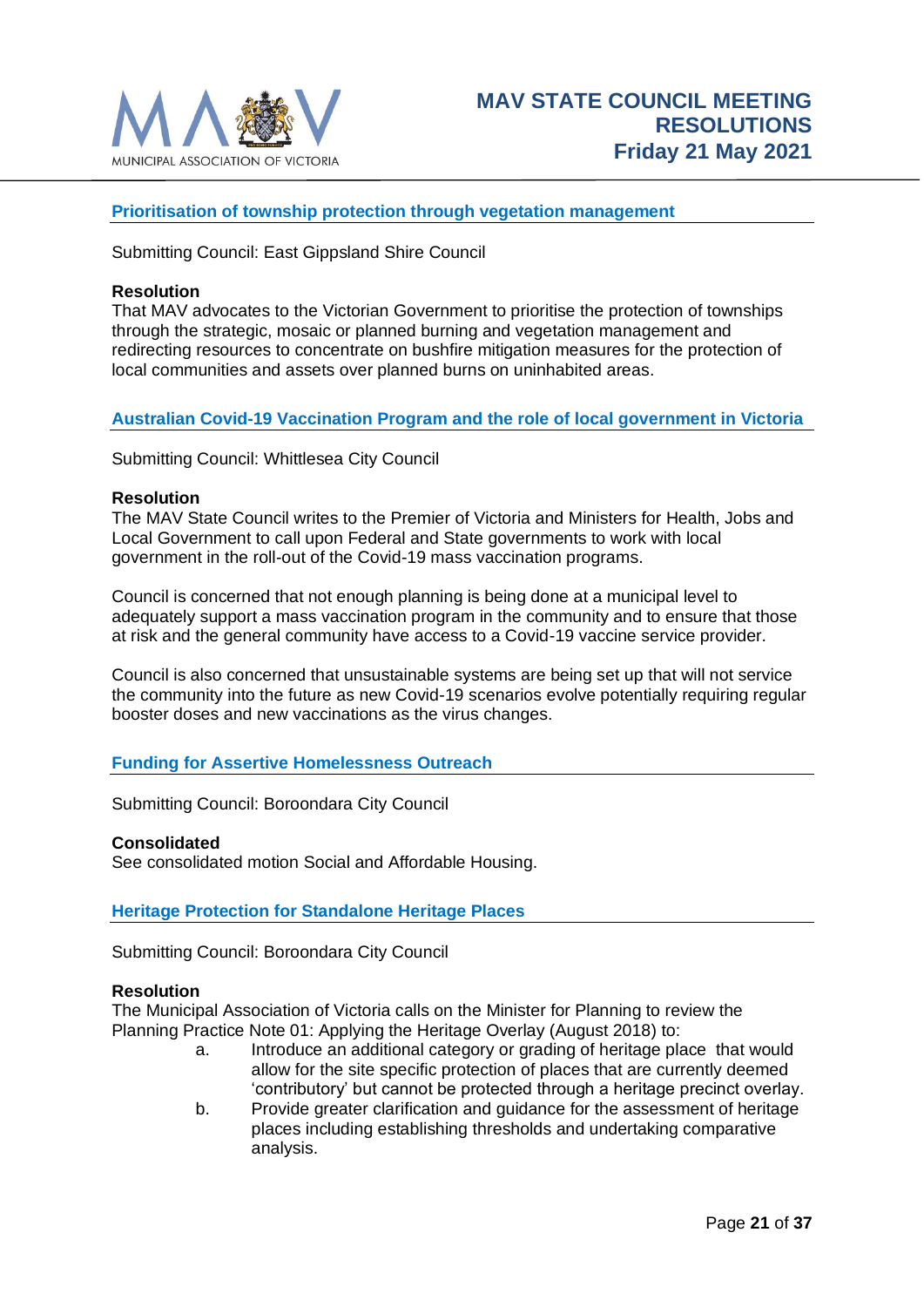

# <span id="page-21-0"></span>**Electricity Safety (Electric Line Clearance)**

Submitting Council: Boroondara City Council

#### **Resolution**

That the Municipal Association of Victoria:

- 1. Provide a combined local government sector response regarding canopy losses and impacts to environmental and amenity values in meeting vegetation regulatory compliance near powerlines in Melbourne's low bushfire risk areas due to increased enforcement of legacy regulations by ESV.
- 2. Engage with the Australian Energy Regulator to seek transparency in pricing proposals from network providers demonstrating network infrastructure upgrades.

#### <span id="page-21-1"></span>**Early Years Infrastructure Strategy**

Submitting Council: Boroondara City Council

#### **Consolidated**

See consolidated motion Community Hubs and Early Educational Services.

#### <span id="page-21-2"></span>**Government funding of joint services and programs**

Submitting Council: Greater Bendigo City Council

#### **Resolution**

That this State Council meeting calls on the Victorian Government to increase its contributions to services and programs undertaken jointly with local government in order to redress the historic and growing funding imbalance and to better reflect the true costs incurred and relieve the growing financial hardship caused to Councils.

<span id="page-21-3"></span>**Reduce evidence requirements for payment of claims following natural disasters**

Submitting Council: South Gippsland Shire Council

#### **Resolution**

That the MAV State Council make representation on behalf of all Councils to the State Government, to reduce the extensive burden of evidence required for the payment of claims and ability to tender for works, thereby expediting the process for Council's to receive reimbursement to respond to natural disasters.

#### <span id="page-21-4"></span>**3 Year Old Kindergarten Reform**

Submitting Council: Whittlesea City Council

#### **Consolidated**

See consolidated motion Community Hubs and Early Educational Services.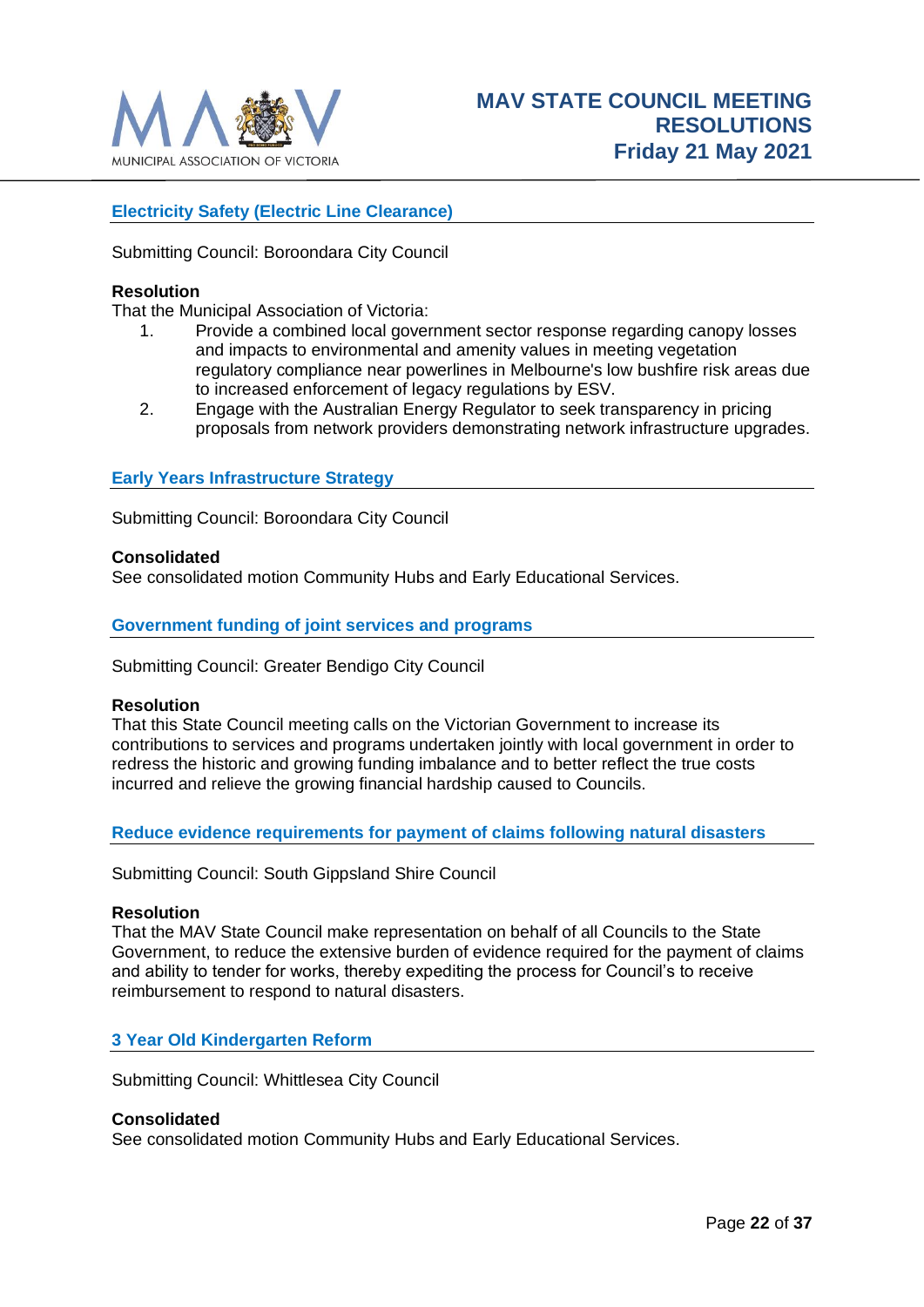

# <span id="page-22-0"></span>**Environmentally sustainable design statewide planning provision**

Submitting Council: Melbourne City Council

#### **Consolidated**

See consolidated motion State-wide Environmentally Sustainable Design provisions.

#### <span id="page-22-1"></span>**Planning scheme amendment approvals and the role of planning frameworks in economic recovery**

Submitting Council: Melbourne City Council

#### **Resolution**

That the MAV State Council:

- 1. Notes the aspirations of the State Government to use planning mechanisms to facilitate development, and notes that council-initiated planning scheme amendments are almost invariably economic enablers, underpinned as they are by significant investment, research and modelling to provide planning certainty and clarity to land owners and the community.
- 2. Notes that planning scheme amendments adopted by councils but held up by the state can become economic inhibitors, by placing significant burdens on councils, developers and members of the public, especially where developers are required to adhere to existing planning provisions as well as adopted seriously entertained planning provisions; a duplication of regulation, effort and time.
- 3. Requests that the MAV Board consider the creation of a tool or report card that can better illustrate the problems of Ministerial, Planning Panels Victoria and DELWP accountability in strategic planning, that collates and measures the impost to councils, the economic opportunity costs, and the quantity and wait times of planning scheme amendments across the sector generally.
- 4. Notes the offer by the City of Melbourne to consider seed funding towards such a research project.

# <span id="page-22-2"></span>**Provision of Affordable Housing**

Submitting Council: Council

#### **Consolidated**

See consolidated motion Social and Affordable Housing.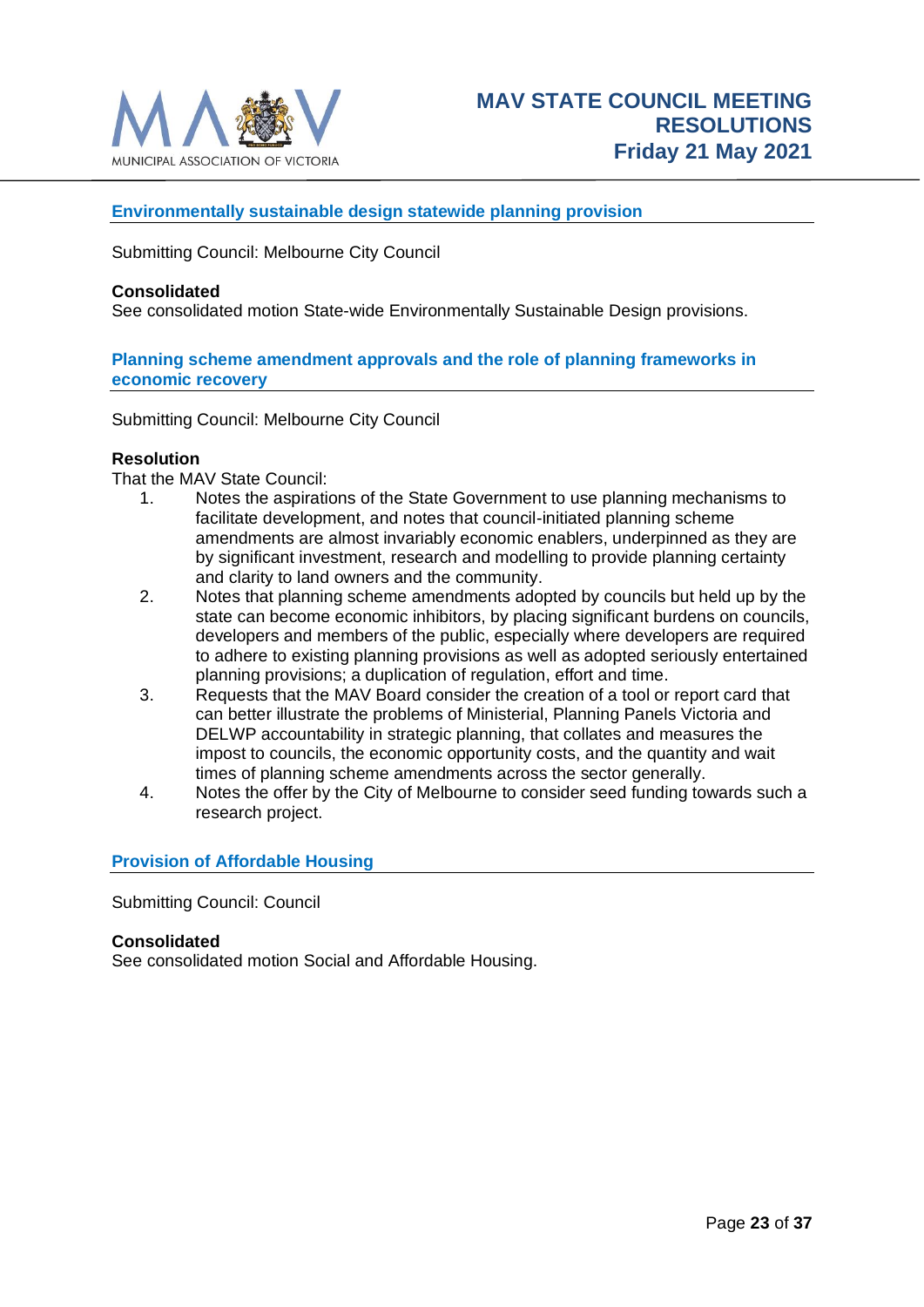

# <span id="page-23-0"></span>**Responsibility for electric line clearance**

Submitting Council: Yarra Ranges Shire Council

#### **Resolution**

That the Municipal Association of Victoria call upon the Victorian Government to develop and implement a process that would enable individual councils to apply to the Minister in respect of their responsibilities for electric line clearance in declared areas and seek approval to:

- (a) increase their declared area; or
- (b) transfer responsibility to distribution companies but require distribution companies to liaise with Council in respect of standards, methods and approaches to line clearance.

<span id="page-23-1"></span>**Immunisation funding to Local Government**

Submitting Council: Yarra Ranges Shire Council

#### **Resolution**

That MAV advocate to the Department of Health to undertake a review of funding to local government for provision of immunisation services, with a focus on ensuring funding that keeps pace with the cost of service delivery.

#### <span id="page-23-2"></span>**Fire hydrant maintenance costs**

Submitting Council: Yarra Ranges Shire Council

#### **Resolution**

That MAV advocate to state government for the transfer of cost of inspection and maintenance of fire hydrants and fire plugs to the relevant water authority responsible for maintaining them.

#### <span id="page-23-3"></span>**Farm Land Rate Increases**

Submitting Council: Moorabool Shire Council

#### **Resolution**

Requests the State Government to develop a working group of Councils and representatives of the farming community to make recommendations on how the impact of these significant annual value movements can be better managed to ensure farming remains a viable lifestyle and occupation for future generations.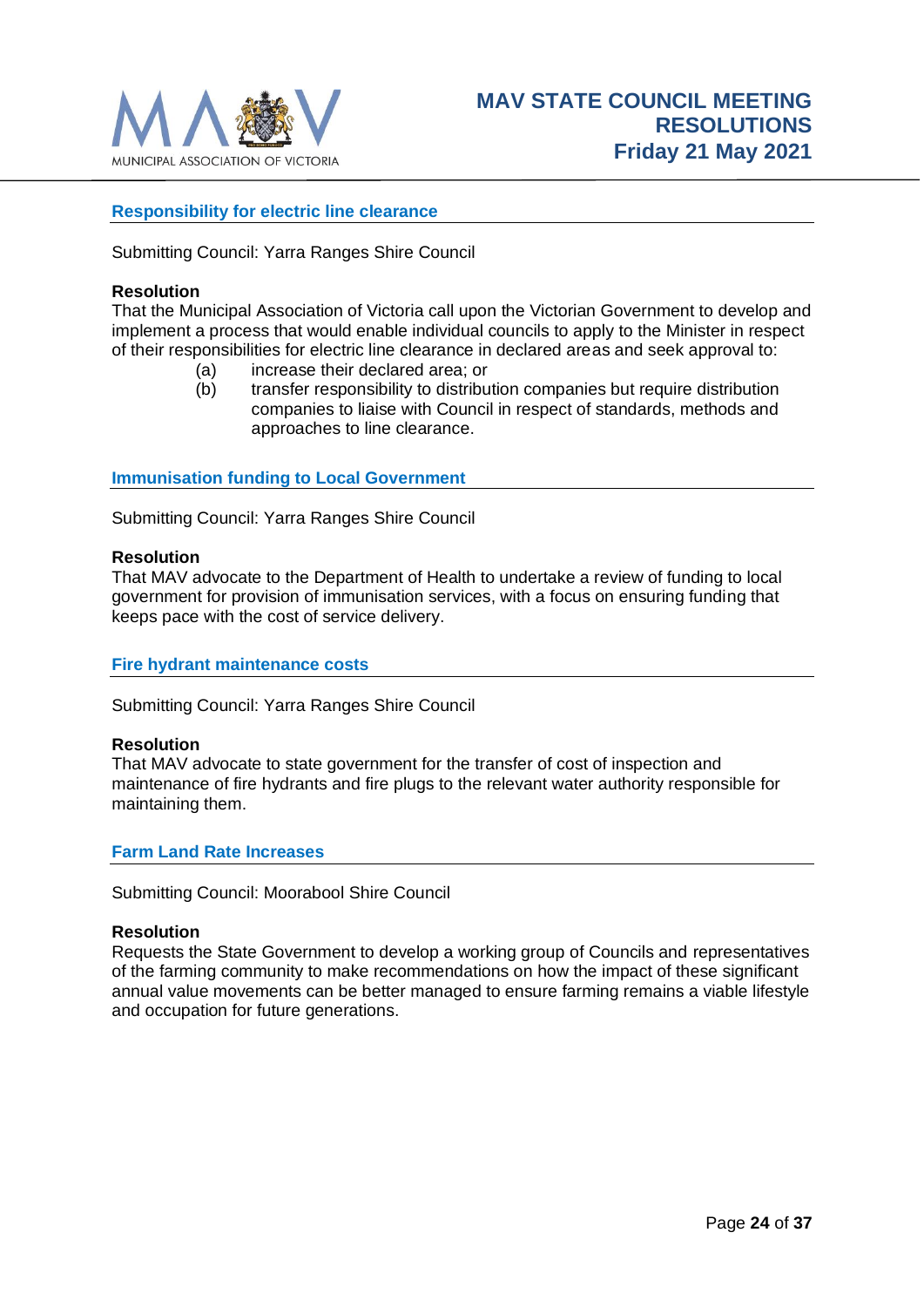

# <span id="page-24-0"></span>**Disability and physical access**

Submitting Council: Moreland City Council

#### **Resolution**

That the MAV calls on the State Government to:

- Review, improve and strengthen relevant legislation, Australian Standards and building codes to increase accessibility for people with a disability, with a focus on the retail sector. A reliance on advocacy, complaint-based legislation and building codes has done little to improve accessibility for many people with disability particular in retail outlets.
- Support businesses through awareness raising and resources to become more accessible.
- Uphold Article 9 of the Convention of the Rights of Persons with Disabilities, so that all people with a disability have the right to freedom of movement and equal access to all aspects of social, commercial and community life.
- Promote the economic and employment benefits for better accessibility in the retail sector.

#### <span id="page-24-1"></span>**Stronger State-Wide Environmentally sustainable design policy**

Submitting Council: Moreland City Council

#### **Consolidated**

See consolidated motion State-wide Environmentally Sustainable Design provisions.

#### <span id="page-24-2"></span>**Mandatory planning scheme provisions to support affordable housing**

Submitting Council: Moreland City Council

#### **Consolidated**

See consolidated motion Social and Affordable Housing.

#### <span id="page-24-3"></span>**Funding for growth**

Submitting Council: Moreland City Council

#### **Consolidated**

See consolidated motion Infrastructure contribution reforms.

#### <span id="page-24-4"></span>**Rooming House Regulations**

Submitting Council: Glen Eira City Council

#### **Resolution**

That the Municipal Association of Victoria advocates to the State Government to reform the regulation of Rooming Houses to improve affordability and arrangements for control of Rooming House standards.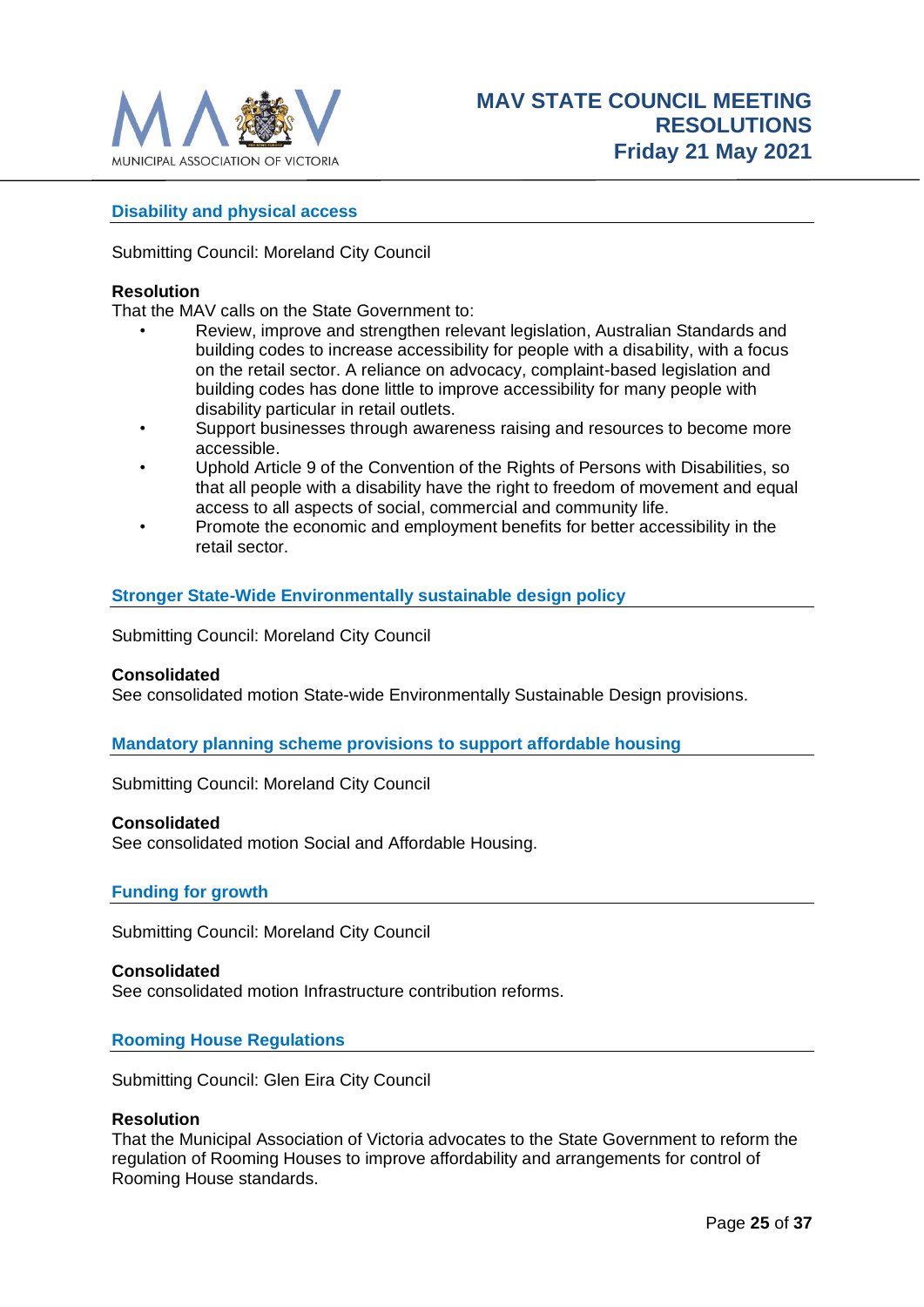

### <span id="page-25-0"></span>**Increase tree canopy coverage across urban areas for improved environmental, health and wellbeing outcomes**

Submitting Council: Hobsons Bay City Council

#### **Resolution**

That the MAV advocates to the Victorian Government to provide funding for the planting, replacement and maintenance of trees in urban areas throughout Victoria to reduce greenhouse gas emissions and the urban heat island effect, and increase health and wellbeing outcomes in line with a key recommendation of the Victorian Draft 30 Year Infrastructure Strategy.

#### <span id="page-25-1"></span>**Commence delivery of the Melbourne Metro 2 Project**

Submitting Council: Hobsons Bay City Council

#### **Resolution**

That the MAV advocates to the Victorian Government to bring forward the funding and planning for Melbourne Metro 2 and ensure its completion prior to the building of the outer suburban rail line to reduce congestion, encourage sustainable and integrated transport options and increase health and wellbeing outcomes. This work should also consider a new passenger train link on the existing freight train line from Sunshine to Newport with a new train station to be built in the vicinity of Altona North/Brooklyn and reinstatement of a train station in Altona North on the Werribee line.

As part of this project, bridge the critical connection between Wyndham Vale and Werribee lines to provide increased opportunities for outer suburban commuters to access employment and study

#### <span id="page-25-2"></span>**Improvements to pedestrian and cycling connections**

Submitting Council: Hobsons Bay City Council

# **Consolidated**

See consolidated motion Improvements to pedestrian and cycling connections and safety.

#### <span id="page-25-3"></span>**Reshape the Melbourne metropolitan bus network**

Submitting Council: Hobsons Bay City Council

#### **Resolution**

That the MAV advocates to the Victorian Government to undertake a comprehensive review of the Melbourne metropolitan bus network to reduce congestion, encourage sustainable and integrated transport options and increase health and wellbeing outcomes in line with a key recommendation of the Victorian Draft 30 Year Infrastructure Strategy.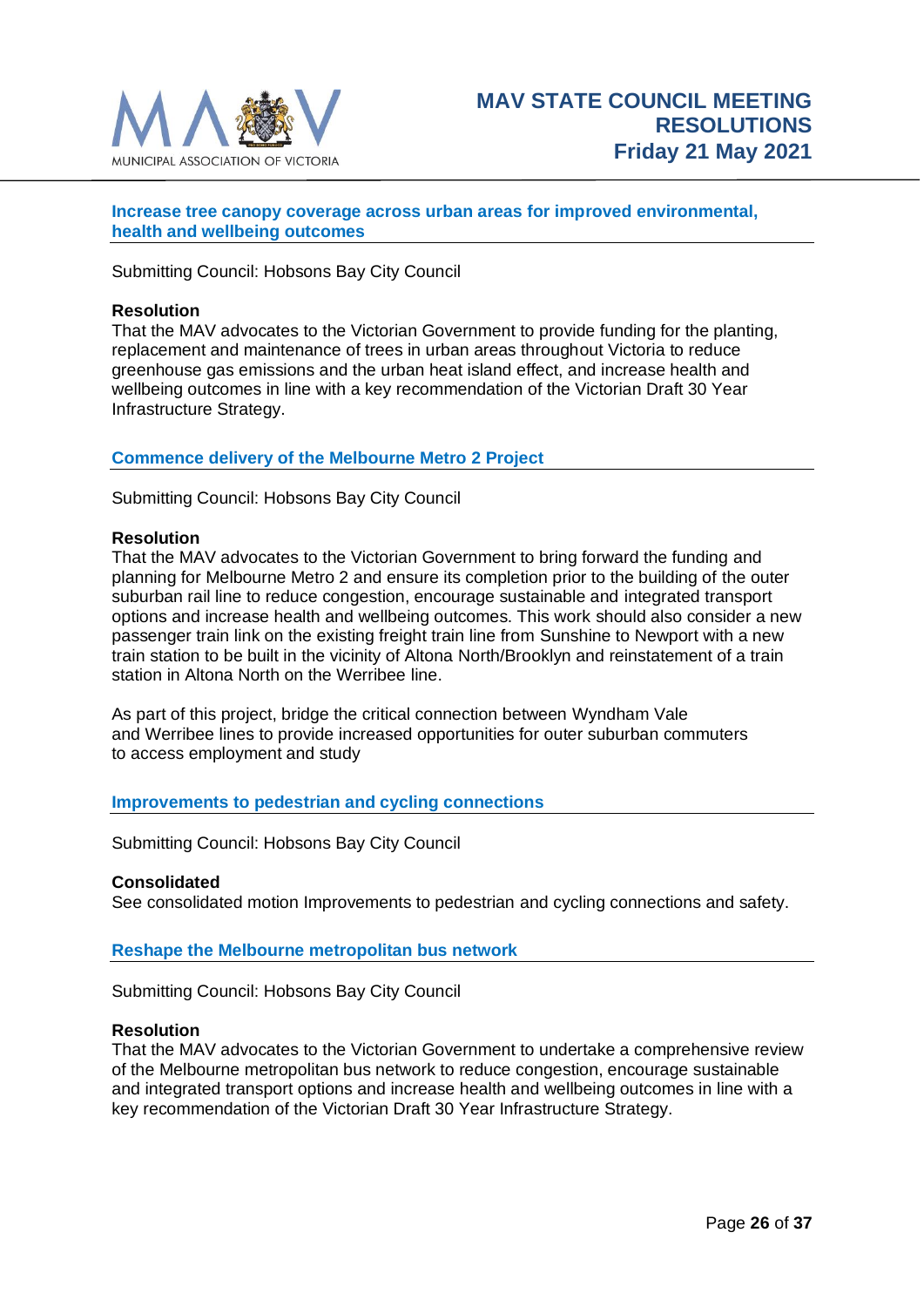

# <span id="page-26-0"></span>**Increased transparency of community contributions from electronic gaming machine (EGM) venues**

Submitting Council: Hobsons Bay City Council

#### **Consolidated**

See consolidated motion Gambling.

#### <span id="page-26-1"></span>**Waste and recycling outcomes**

Submitting Council: Hobsons Bay City Council

#### **Consolidated**

See consolidated motion Waste and Resource Recovery advocacy.

#### <span id="page-26-2"></span>**Funding to support councils to meet their obligations under the Gender Equality Act 2020**

Submitting Council: Hobsons Bay City Council

#### **Resolution**

That the MAV advocates to the Victorian Government to provide funding to support councils, in the way of resourcing for a Diversity Officer, in meeting their obligations under the Gender Equality Act 2020 and ensuring gender equality is met for all community members.

# <span id="page-26-3"></span>**Coastal and Marine Management Plans**

Submitting Council: Hobsons Bay City Council

#### **Resolution**

That the MAV advocates to the Victorian Government to fund and take a coordinated, integrated approach to planning and management for coastal councils in the preparation, delivery and maintenance of their Coastal and Marine Management Plans.

#### <span id="page-26-4"></span>**State Government-led major projects**

Submitting Council: Stonnington City Council

#### **Consolidated**

See consolidated motion State-led major projects.

#### <span id="page-26-5"></span>**Serviced Apartments**

Submitting Council: Stonnington City Council

#### **Resolution**

Serviced apartments to be declared on Section 32 statements.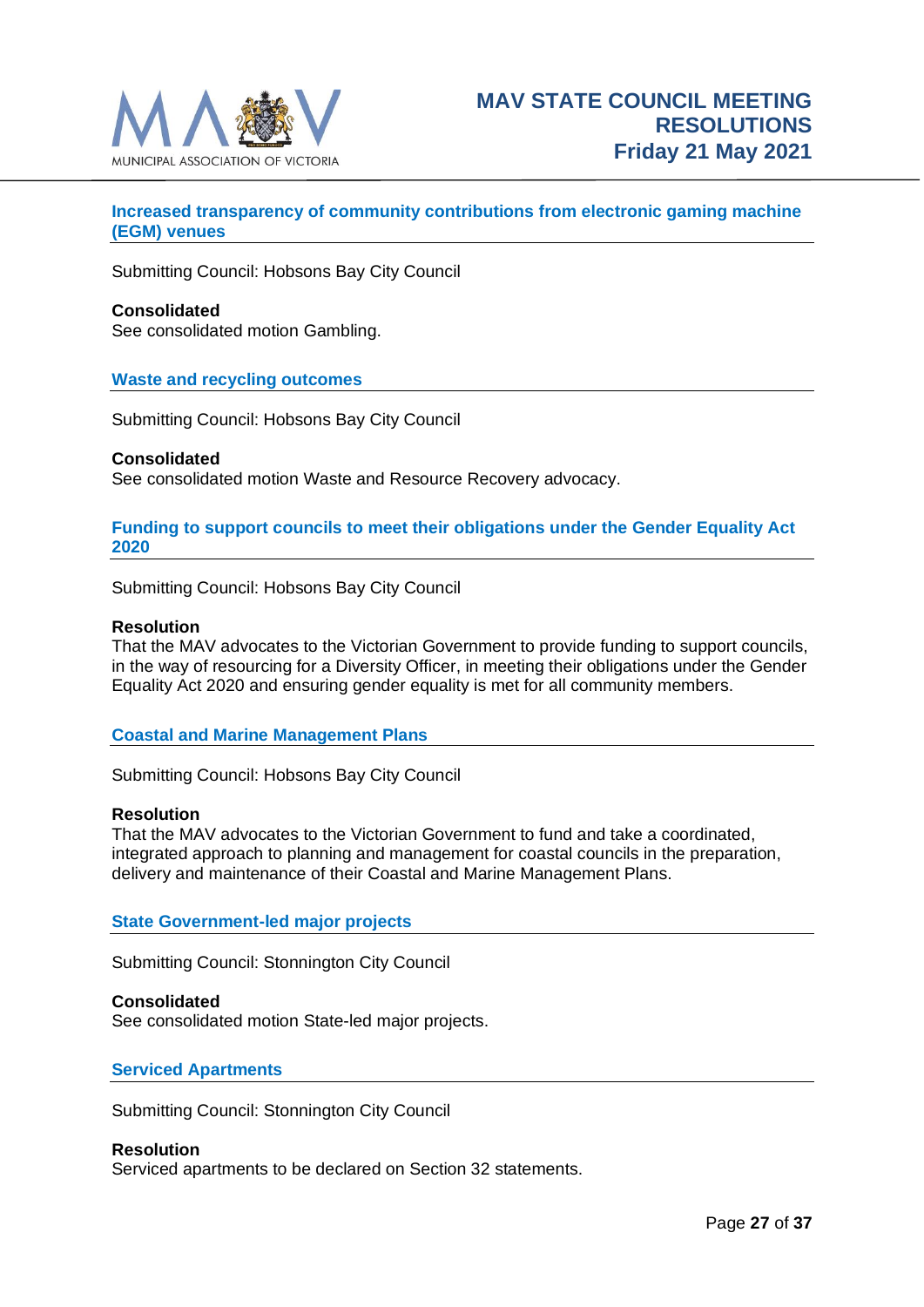

### <span id="page-27-0"></span>**Congestion Levy**

Submitting Council: Stonnington City Council

#### **Resolution**

That State Council resolves that the congestion levy as currently configured not be expanded, and that the congestion levy model be reviewed including to drive greater financial returns to local government for the purposes of investment in active transport.

#### <span id="page-27-1"></span>**Rate waivers on new and existing social housing**

Submitting Council: Stonnington City Council

#### **Resolution**

Advocate to the State Government to review the decision to provide rate waivers to new and existing social housing, noting the issue of cost shifting and the potential for increased burden on the rest of the rate base.

#### <span id="page-27-2"></span>**Rural and Metropolitan Rates Divide**

Submitting Council: Mildura Rural City Council

#### **Resolution**

That the Municipal Association of Victoria (MAV) calls on the Australian Government both increase financial assistance grants income overall, and to address the rural and metropolitan rates divide that results in an imbalance in the capacity of rural councils to service communities and rural ratepayers to service rates.

#### <span id="page-27-3"></span>**Asset sustainability funding to stimulate economy**

Submitting Council: Mildura Rural City Council

#### **Resolution**

That the Municipal Association of Victoria (MAV) strongly urge the Victorian State Government, as a matter of urgency, to provide Asset Sustainability Funding to Local Government. This funding would assist in bridging the asset renewal gap experienced by Local Government, and encourage infrastructure development to stimulate the economy and assist local communities recover from the COVID Pandemic.

#### <span id="page-27-4"></span>**Community Activation and Social Isolation (CASI) Initiative - Request for extension to funding**

Submitting Council: Strathbogie Shire Council

#### **Consolidated**

See consolidated motion Age Care.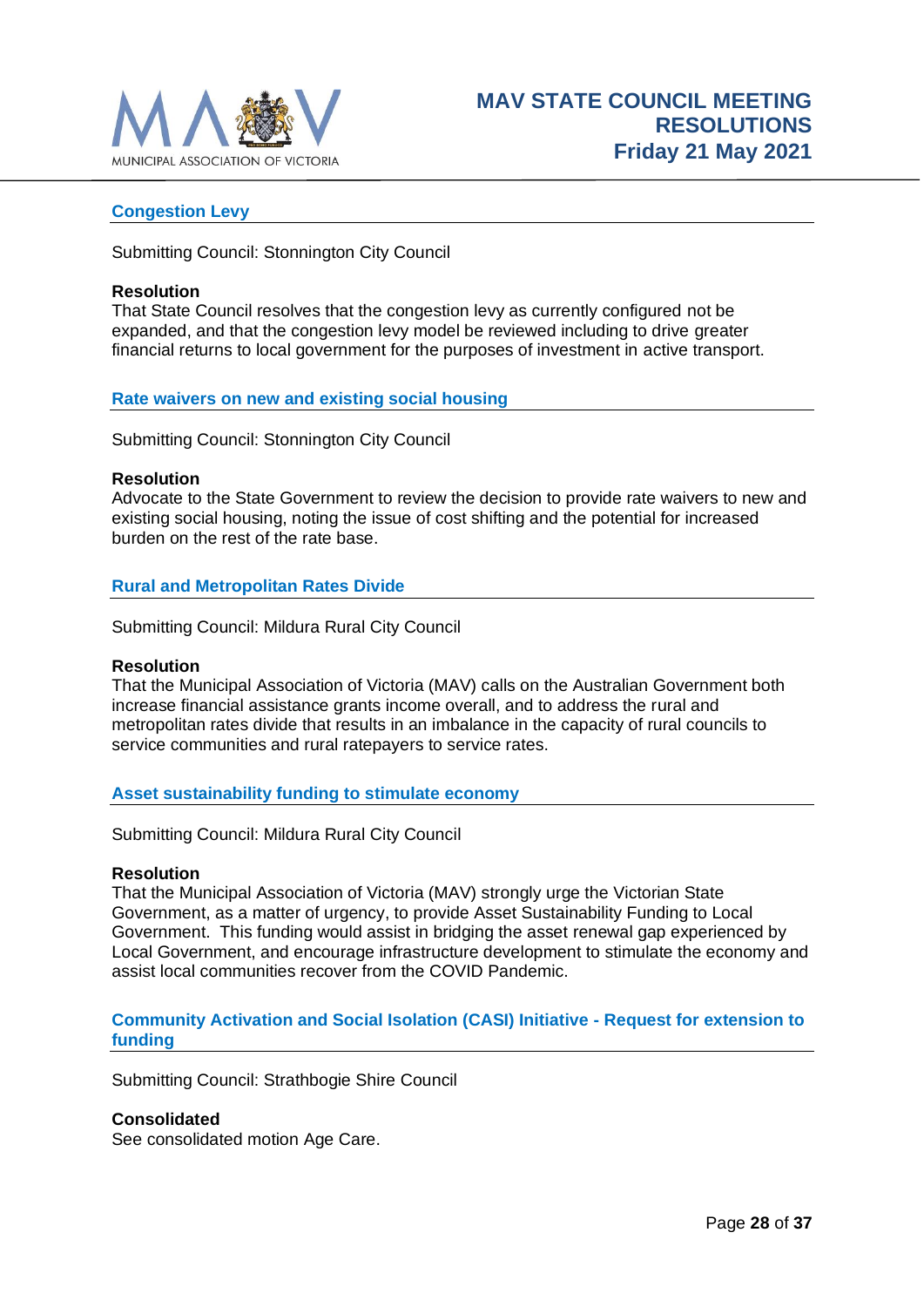

### <span id="page-28-0"></span>**Fire prevention funding**

Submitting Council: Mitchell Shire Council

#### **Resolution**

That the Municipal Association of Victoria call on the State Government to address the lack of funding allocated to fire prevention by various State Government departments and agencies. At a time when Council are trying to do additional works and increase spending to make our communities safer, there appears to be no corresponding funding increases from the State Government.

#### <span id="page-28-1"></span>**Waste education**

Submitting Council: Mitchell Shire Council

**Consolidated** See consolidated motion Waste and Resource Recovery advocacy.

#### <span id="page-28-2"></span>**Roads to Recovery Funding**

Submitting Council: Mitchell Shire Council

#### **Resolution**

That the Municipal Association of Victoria call on the State and Federal Governments to increase funding to support Local Government to maintain, repair and replace local roads though increased funding.

#### <span id="page-28-3"></span>**MAV engagement with Greenhouse Alliances**

Submitting Council: Mornington Peninsula Shire Council

#### **Consolidated**

See consolidated motion Coordinated policy and advocacy on Climate Change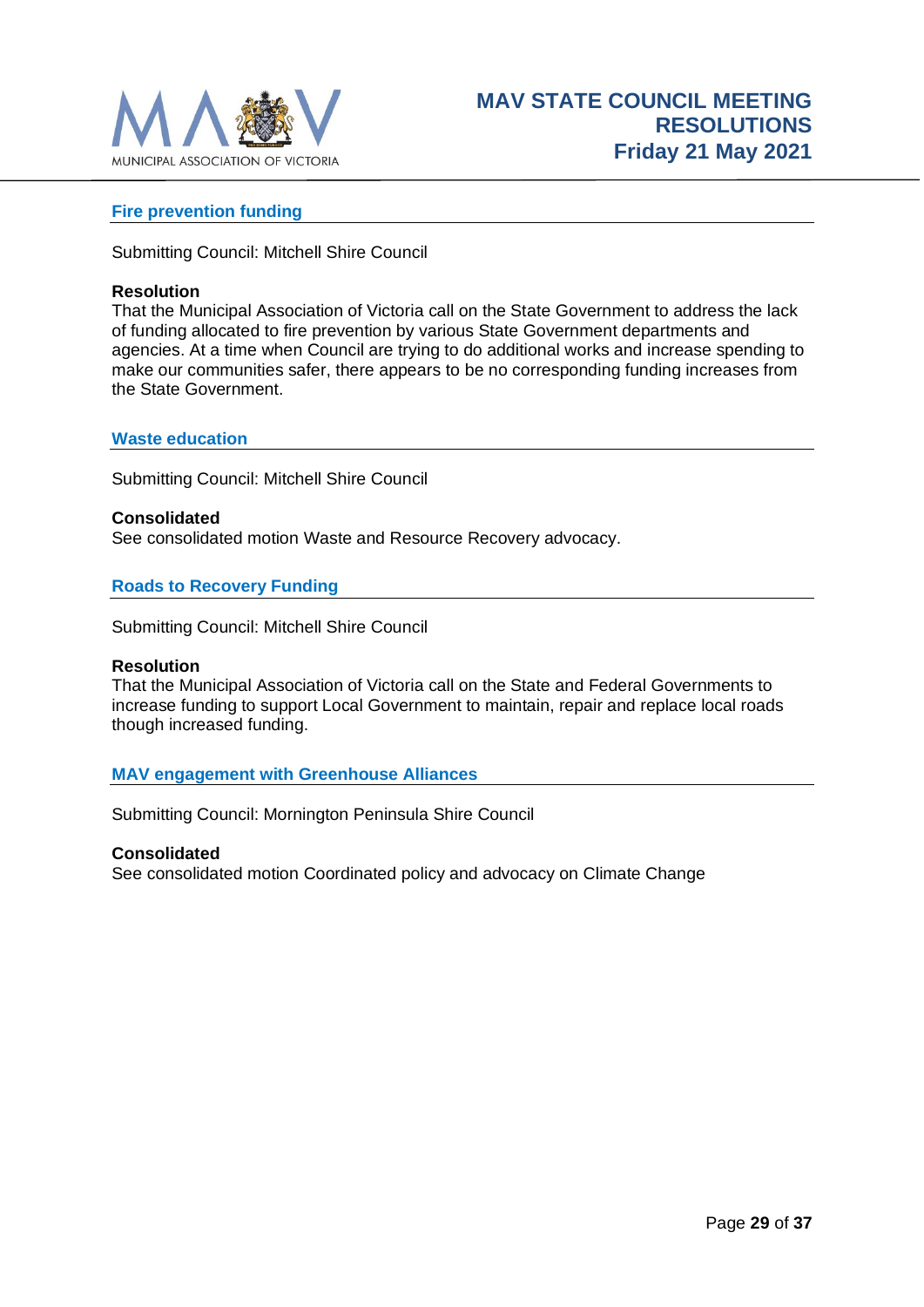

# <span id="page-29-0"></span>**Support for People Impacted by Flammable Cladding**

Submitting Council: Kingston City Council

#### **Resolution**

That the MAV advocate to the State Government to:

- provide funding for financial support for people impacted by flammable cladding potentially through establishment of a Cladding relief fund (for buildings/rectification works which fall outside the scope of funding currently provided by Cladding Safety Victoria);
- create a streamlined small claims process re cladding issues providing impacted residents to access to funds (i.e. not incumbent on Council to support them);
- provide funding for ESM (essential safety measures) maintenance and rectification works related to fire safety issues brought about directly as a result of combustible cladding matters; and
- establish ESM maintenance providers to be registered with the VBA (Victorian Building authority) in order to make them responsible for maintenance shortfalls which related directly to fire safety/cladding matters.

# <span id="page-29-1"></span>**Managing Developer Contributions**

Submitting Council: Wyndham City Council

#### **Consolidated**

See consolidated motion Infrastructure contribution reforms.

#### <span id="page-29-2"></span>**Securing Land for Schools**

Submitting Council: Wyndham City Council

#### **Resolution**

The MAV calls on the Victorian Government to:

- take steps to meet their obligations to ensure that there are sufficient numbers of school places available and accessible to the community in areas where the private sector fails to provide planned numbers of non-government schools, and
- ensure that land allocated for non-government schools in Precinct Structure Plans is utilised for the intended purpose of providing schools for communities, and
- where a private sector buyer cannot be found to develop land which is designated for a non-government school in a Precinct Structure Plan, the Victorian Government acquire that land and construct a government school to meet local demand for school places.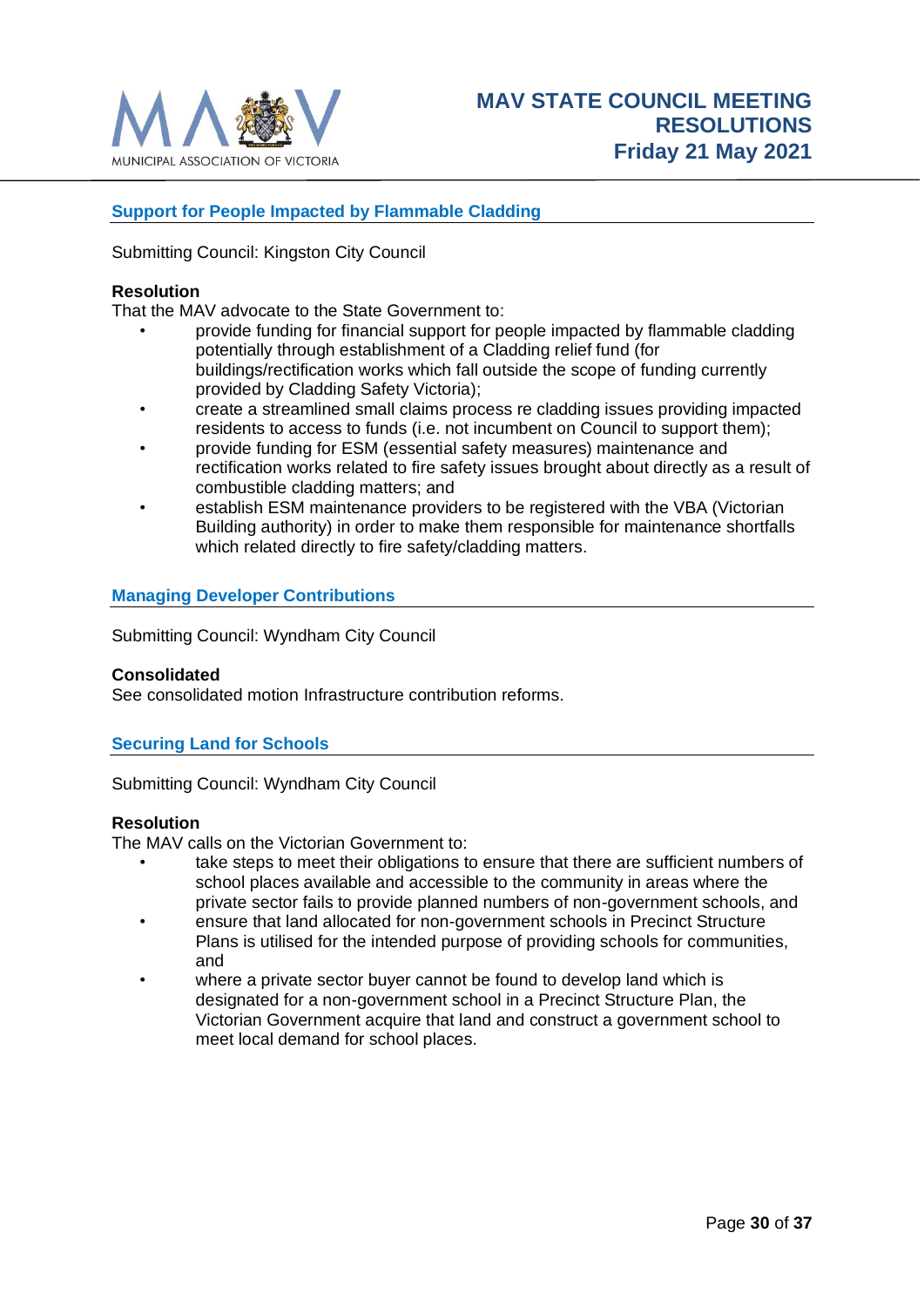

# <span id="page-30-0"></span>**Motions not relevant to the MAV Strategy**

#### <span id="page-30-1"></span>**Youth employment taskforce**

Submitting Council: Yarra City Council

**Consolidated** See consolidated motion Youth taskforce.

# <span id="page-30-2"></span>**Off Leash Areas for Greyhounds**

Submitting Council: Glen Eira City Council

#### **Resolution**

That the Municipal Association of Victoria advocates to the State Government to amend the Domestic Animals Act 1994 to allow councils to establish designated public areas on Council land where greyhounds can be exercised off leash.

<span id="page-30-3"></span>**National Parks and Miscellaneous Land Native Vegetation Offset Plan**

Submitting Council: Frankston City Council

#### **Resolution**

Advocate to State Government to review the Native Vegetation Offset requirements to make it more feasible for both Council's and private property owners to establish Offset sites on their land, particularly with regards to revegetation.

#### <span id="page-30-4"></span>**Boat Licences**

Submitting Council: Frankston City Council

#### **Resolution**

To advocate to the State Government to legislate and implement a training requirement and practical test to acquire a boat license. The ability to swim must be a mandatory requirement.

#### <span id="page-30-5"></span>**Skid Races**

Submitting Council: Frankston City Council

#### **Resolution**

That MAV advocate to the State Government for the introduction of legislation to create an offence for spectators or other people to attend a hoon event.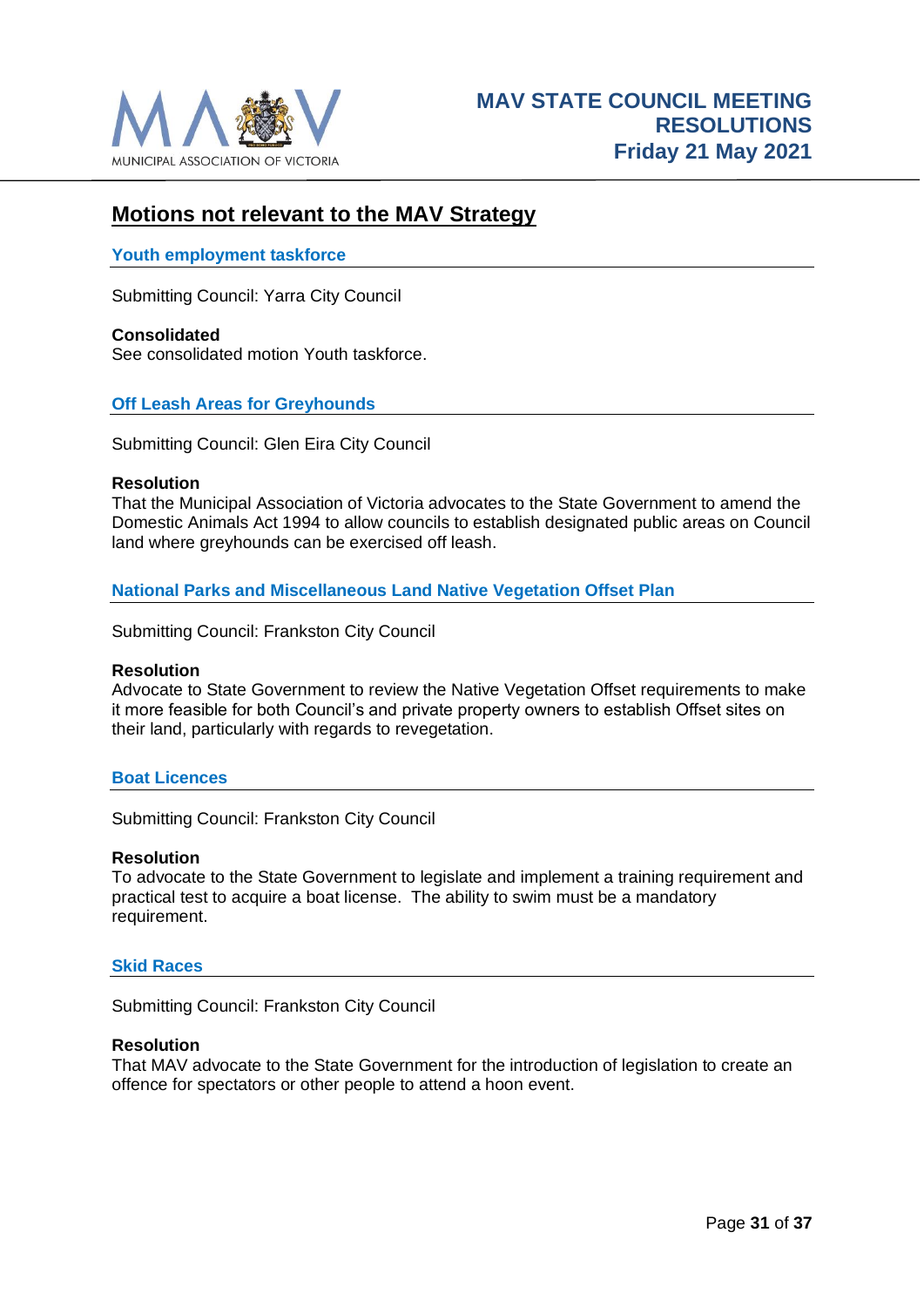

### <span id="page-31-0"></span>**Give Them A Future**

Submitting Council: Queenscliffe Borough Council

#### **Resolution**

We request the MAV advocate to all levels of Government and politicians to adopt a unified approach to transitioning refugees on Temporary Protection Visas or Safe Haven Enterprise Visas to Permanent Protection Visas as quickly as possible. It is in the best interest for ensuring a cohesive, strong, and safe nation.

<span id="page-31-1"></span>**Targeted support for vulnerable older people during COVID recovery**

Submitting Council: Hobsons Bay City Council

#### **Consolidated**

See consolidated motion Age Care.

#### <span id="page-31-2"></span>**Youth Mental Health**

Submitting Council: Hobsons Bay City Council

#### **Consolidated**

See consolidated motion Youth Taskforce.

#### <span id="page-31-3"></span>**Deputy Mayor Allowances**

Submitting Council: Kingston City Council

#### **Resolution**

That the MAV advocate to the Minister for Local Government:

- to immediately initiate a request to the Victorian Independent Remuneration Tribunal to make the first Determination of Mayoral, Deputy Mayor and Councillor allowances under section 39 of the Local Government Act 2020
- to allow Councils to determine a separate allowance for the Deputy Mayor role for the 2021 /2022 year, subject to a Determination by the Victorian Independent Remuneration Tribunal.

#### <span id="page-31-4"></span>**Reduction in the Electronic Gaming Machines cap**

Submitting Council: Kingston City Council

#### **Consolidated**

See consolidated motion Gambling.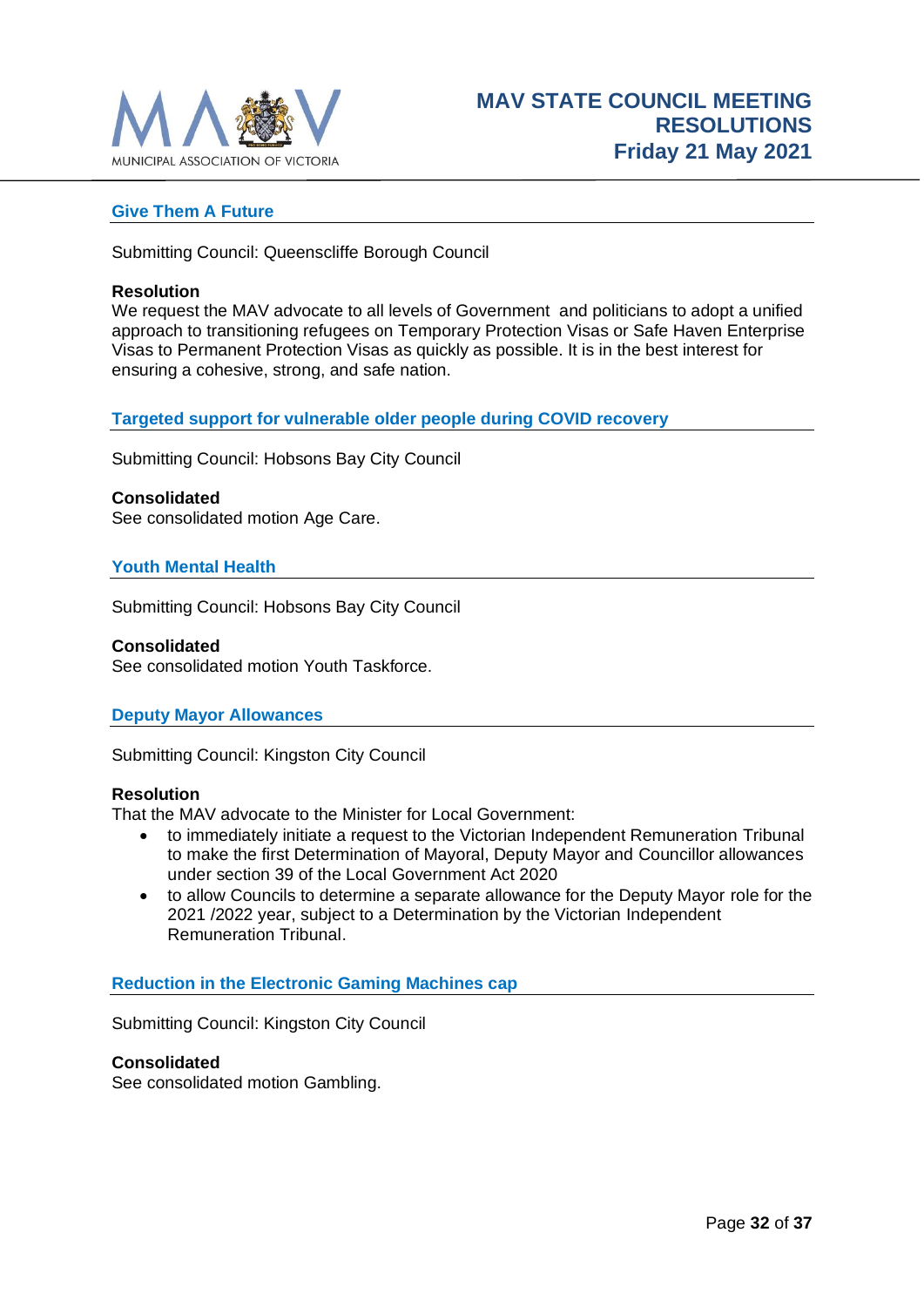

# <span id="page-32-0"></span>**Ownership and/or Management Of Not-For-Profit Clubs With Poker Machines In Victoria**

Submitting Council: Manningham Council

#### **Resolution**

That MAV State Council endorses the model of member councils exploring taking over the ownership and/or management of not-for-profit clubs with poker machines in Victoria, preferably by way of clubs gifting land and buildings to councils for the ongoing benefit of the broader community.

#### <span id="page-32-1"></span>**Chief Executive Officer Powers**

Submitting Council: Mornington Peninsula Shire Council

#### **Resolution**

- 1. That the Municipal Association of Victoria pass a motion that calls on the Local Government Minister, Local Government Victoria and Victorian Auditor-General's Office asking for a review of the situation where Chief Executive Officers of municipalities in Victoria have extraordinary powers to give confidential large yearly bonuses to selected staff with or without disclosure to their Council, Councillors or the ratepayers and residents of municipalities and is apparently entirely at their sole discretion.
- 2. That the letter outlines that this power given by the State Government lacks transparency and accountability and creates apprehension of outcomes that may not be in the community interest.

#### <span id="page-32-2"></span>**Donations from Planning and Political Donors**

Submitting Council: Mornington Peninsula Shire Council

#### **Resolution**

That, in the wake of the Independent Broad-based Anti-corruption Commission investigations, the Municipal Association of Victoria calls upon the State Government to:

- 1. Ban all political gambling industry and developer donations, including donations from town planning, property developer, developer and gambling industry consultants and lobbyists
- 2. Reduce the maximum allowable amount for electoral donations.

# <span id="page-32-3"></span>**Electric Car Recharging Stations**

Submitting Council: Glenelg Shire Council

#### **Consolidated**

See consolidated motion Support for Electric Vehicles.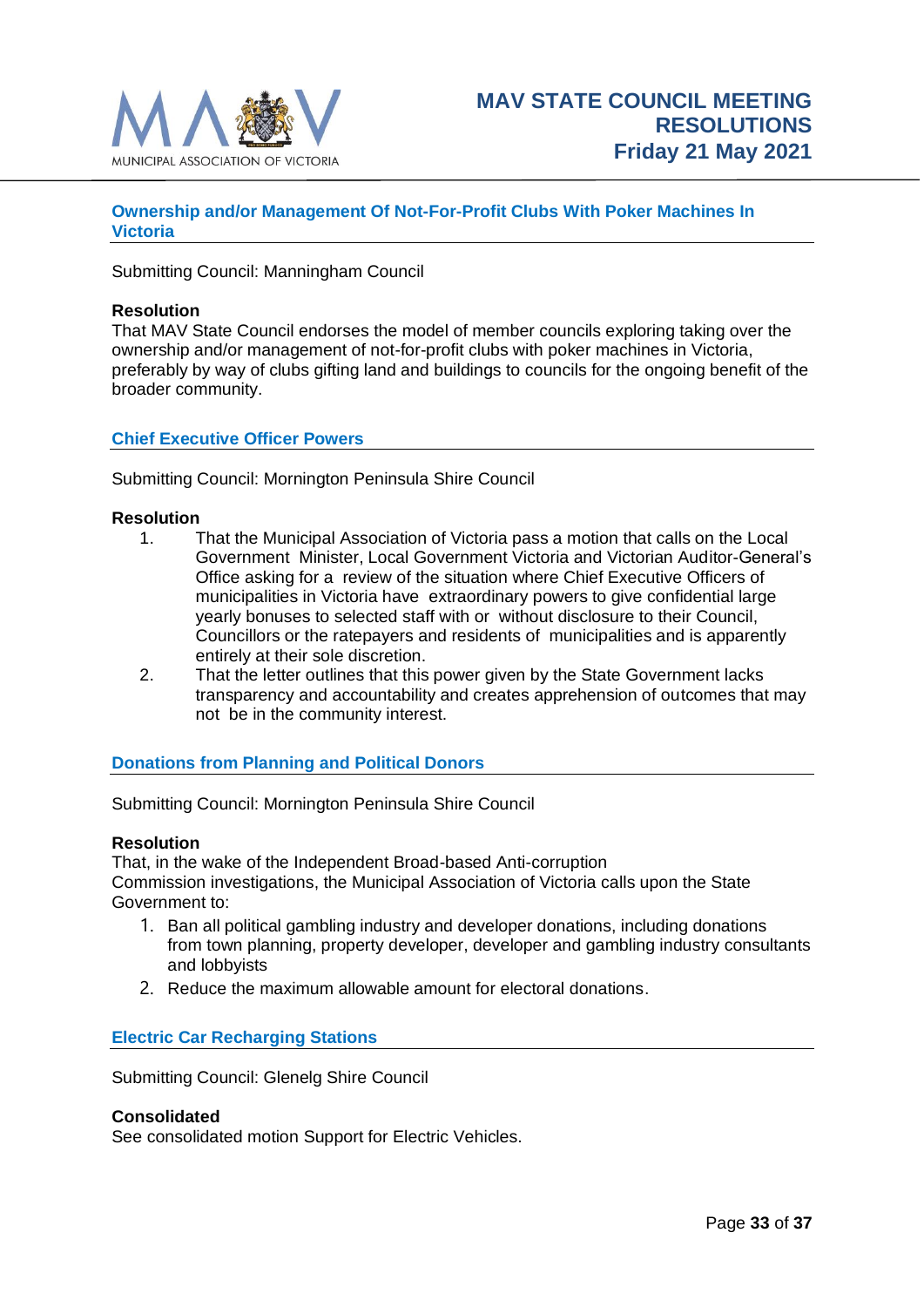

# <span id="page-33-0"></span>**Motions not of state-wide significance**

<span id="page-33-1"></span>**Climate Change policy and advocacy development**

Submitting Council: Kingston City Council

#### **Consolidated**

See consolidated motion Coordinated policy and advocacy on Climate Change.

# <span id="page-33-2"></span>**Motions regarding ALGA**

<span id="page-33-3"></span>**Funding to support the establishment of Community Hubs**

Submitting Council: Nillumbik Shire Council

#### **Consolidated**

See consolidated motion Community Hubs and Early Educational Services.

<span id="page-33-4"></span>**Funding and support to improve bushfire preparedness and climate resilience**

Submitting Council: Nillumbik Shire Council

#### **Resolution**

That the MAV endorses a Notice of Motion from the Nillumbik Shire Council to the 2021 National General Assembly of the Australian Local Government Association and strongly advocates to the Australian Government to work closely with state and local government to develop appropriate implementation frameworks and make available greater funding – either through the extension of its Smart Cities and Suburbs program or a new initiative, to enable local governments and their communities to implement the latest networking and monitoring technology in their efforts to improve bushfire preparedness and climate resilience.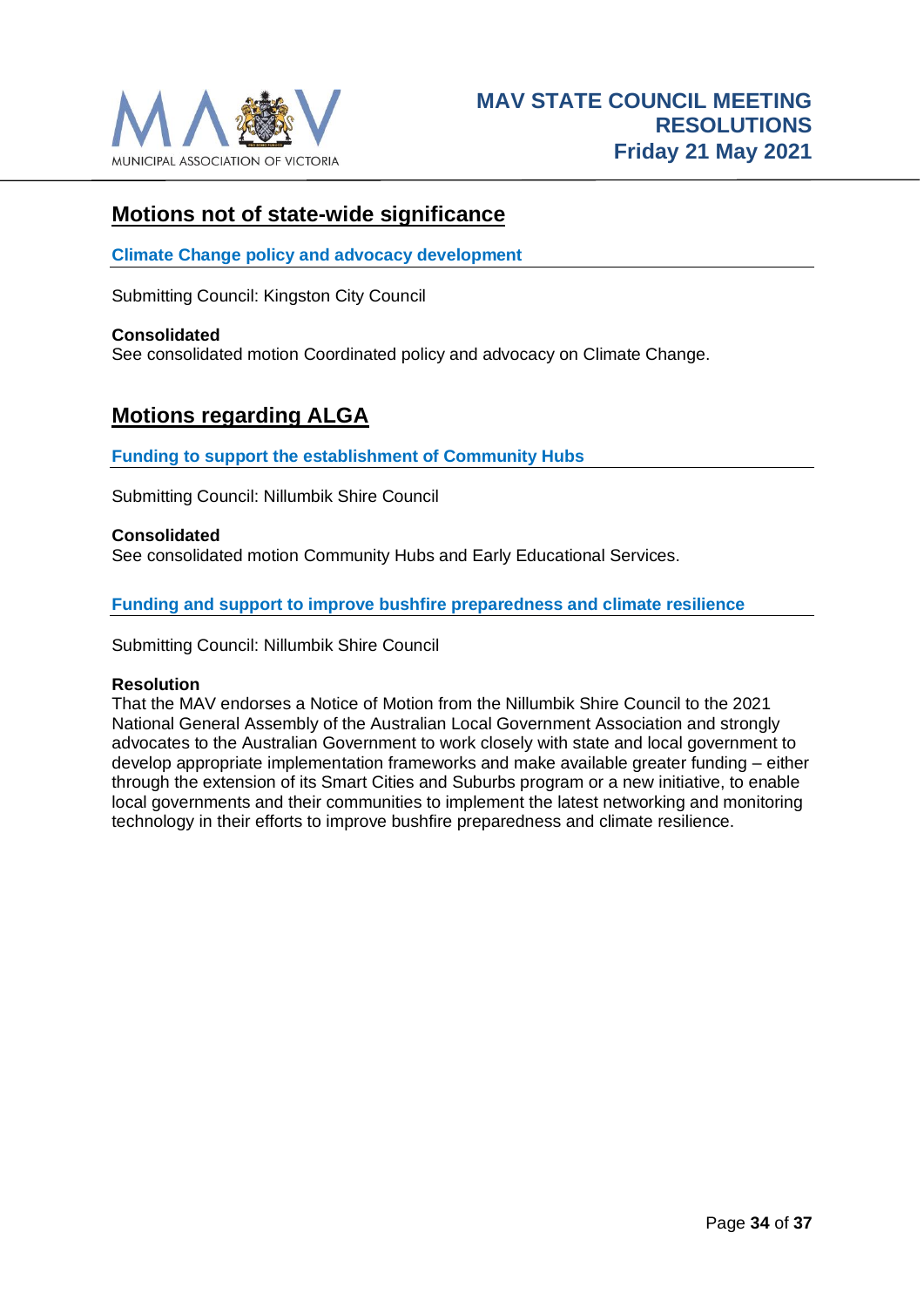

# <span id="page-34-0"></span>**Motions similar to previous motions**

### <span id="page-34-1"></span>**Graffiti management**

Submitting Council: Stonnington City Council

#### **Resolution**

Advocate for responsive maintenance/management for state owned assets, including graffiti management

# <span id="page-34-2"></span>**Street Light Upgrades**

Submitting Council: Frankston City Council

# **Resolution**

That MAV:

- a) Calls upon the Victorian Government to allocate \$60M to the Department of Transport over 3 years, to enable any remaining non-LED cost-shared street lights on declared arterials and major roads to be upgraded to approved, more energy efficient and smart technology enabled LED street lights.
- b) Advocates to the Victorian Government and Federal Government for \$100M for a dedicated grants program to cover up to 50% of local government costs over the same period, to support Victorian councils to undertake business cases (where needed) and implement LED energy efficiency upgrades to any remaining non-LED street lights on both major roads (cost-shared and full cost lights) and minor roads. Additional funding would be required for other local councils across Australia.
- c) Notes that replacing all inefficient major, arterial and minor roads lights with energy efficient LEDs across Victoria could save \$430M in operating costs and reduce emissions by 1.79M tonnes over the next 20 years.
- d) Advocates for a further \$50M to be allocated to implement smart lighting for major roads. This would benefit the Department of Transport and Victorian councils in progressing the State's net zero emissions target by reducing approximately 206,000 tonnes of greenhouse gas emissions over the next 20 years. Additional smart lighting benefits includes reduced electricity consumption, improved lighting compliance, reductions in overlighting and improved road safety through automatic fault detection. This road safety benefit is estimated at as much as 2-3 times the financial benefits of the electricity and maintenance savings from this project.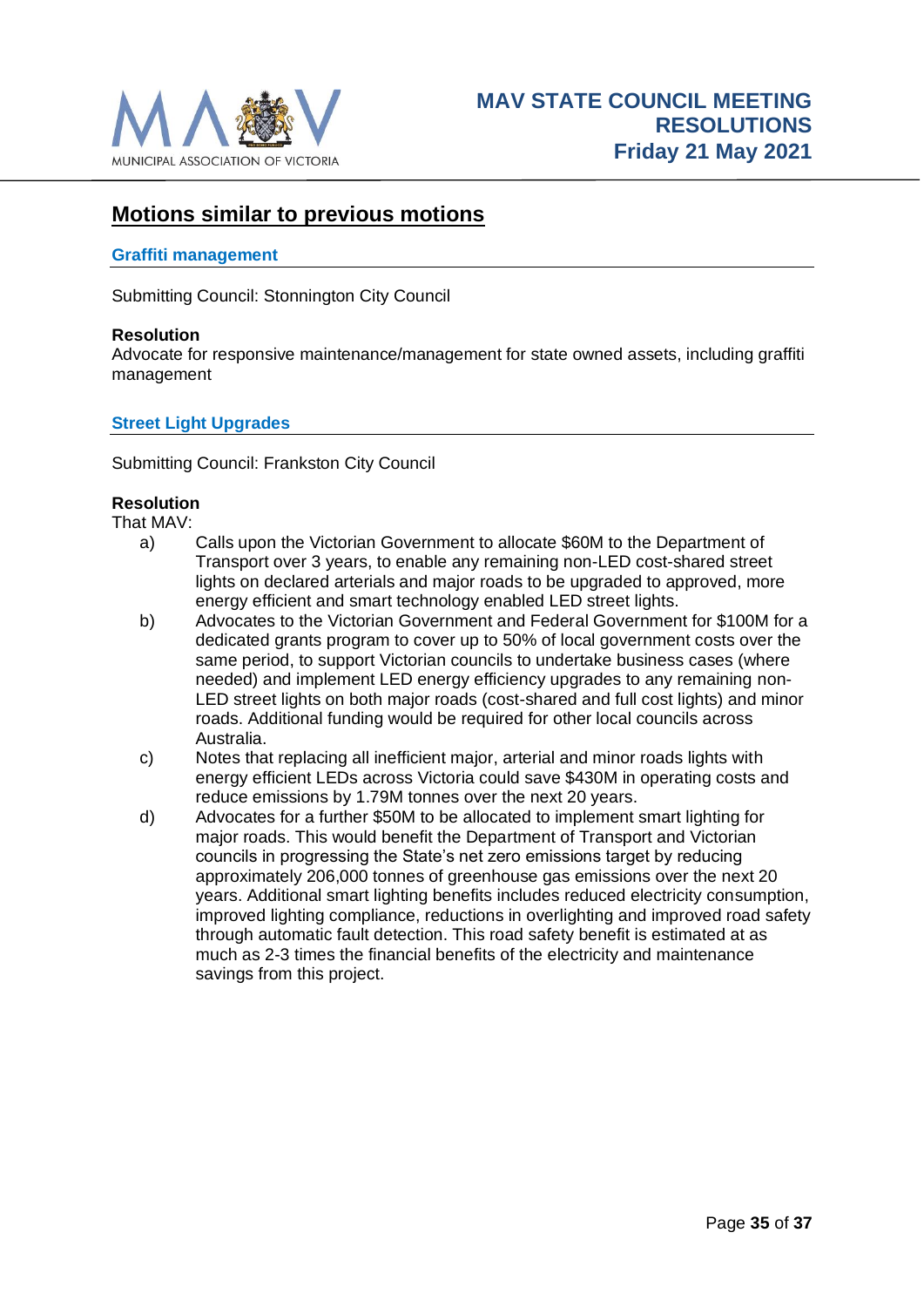

# <span id="page-35-0"></span>**MAV Rules 2013**

# <span id="page-35-1"></span>**Proposed changes to MAV Rules 2013**

**Submitting MAV Representative**: Cr Narelle Sharpe, Moonee Valley City Council

# **Original motion as included in the agenda paper:**

That the following rules changes be adopted at the MAV State Council:

# **Municipal Association of VictoriaSCHEDULE 2 Election Procedures for President and members of the MAV Management Board (Rules 11& 12) DIVISION 1 — GENERAL REQUIREMENTS APPLYING TO ELECTIONS**

# **1. Nomination**

**…**

- 1.1. Any representative **or the President or Interim President** wanting to nominateas a candidate for election either to the position of President or as a regional representative of the Board must submit to the Returning Officer a nomination in the form specified in Schedule 4.
- 1.2. A nomination must be received by the Returning Officer no later than 4.00pm onthe twenty first day before Election Day and may be posted, hand delivered or sent by facsimile.
- 1.3. A representative nominating for election may nominate himself or herself or benominated by another representative but must be the council's representative appointed by the council under rule 6.1. and notified to the Association in the form of Schedule 1.
- **1.3A. A President or Interim President nominating for election who is not arepresentative of his or her council, may only nominate for the position of President and may nominate himself or herself or be nominated by a representative.**
- 1.4. The Returning Officer must reject the nomination if:
	- $\circ$  1.4.1. the person nominating is not the representative appointed by a participating member council **unless clause 1.3A of this Schedule applies**; or
	- $\circ$  1.4.2. the person nominating has been nominated by a person who is not therepresentative of a participating member council **unless 1.3A of this Schedule applies**; or
	- $\circ$  1.4.3. the nomination has not been received by the specified closing time.